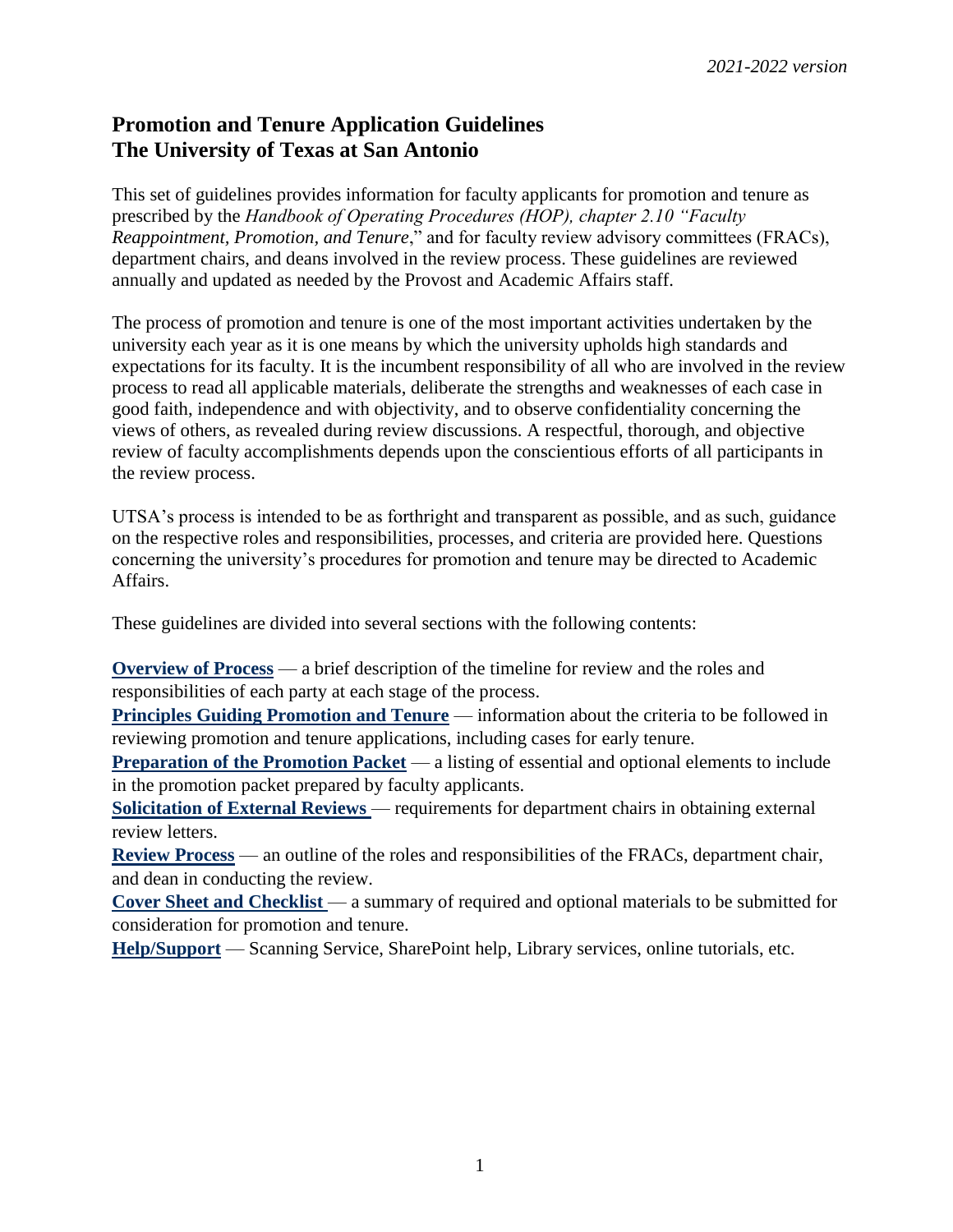## **Overview of Process**

The purpose of the promotion and tenure process is to perform an objective evaluation of each case at several levels of review. Therefore, each case goes through at least seven levels of independent review before a final recommendation is achieved: DFRAC, chair, CFRAC, dean, UFRAC, provost, and president. The president's recommendation in all cases is final, but is subject to approval by the UT System Board of Regents.

The promotion and tenure review process is summarized in the table below which outlines the rough timeline and actions of the procedure.

| When             | Who                     | Responsibility                                                                                                                             |
|------------------|-------------------------|--------------------------------------------------------------------------------------------------------------------------------------------|
| January          | <b>Academic Affairs</b> | Forward forms for early promotion and tenure and<br>promotion to full professor to the colleges and<br>departments.                        |
| Feb. $1st$       | Dean's Office           | Deadline to forward requests for early promotion and<br>tenure review and requests for promotion to full professor<br>to Academic Affairs. |
| Feb. –<br>March  | <b>Academic Affairs</b> | Notify deans and department chairs which faculty<br>members are due to undergo a mandatory review in the<br>coming fall semester.          |
| March $1st$      | <b>Academic Affairs</b> | Notify tenure-track faculty members that their mandatory<br>review will take place in the coming fall semester.                            |
| $April -$<br>May | <b>Academic Affairs</b> | Set up electronic boxes and forward links to applicants.                                                                                   |
| Spring           | Applicant               | Begin assembling materials for application packet;<br>submit names of suggested external reviewers to chair.                               |
|                  |                         |                                                                                                                                            |
| Spring           | Department Chair        | Solicit suggestions of external reviewers from applicant<br>and faculty;<br>Begin contacting potential reviewers.                          |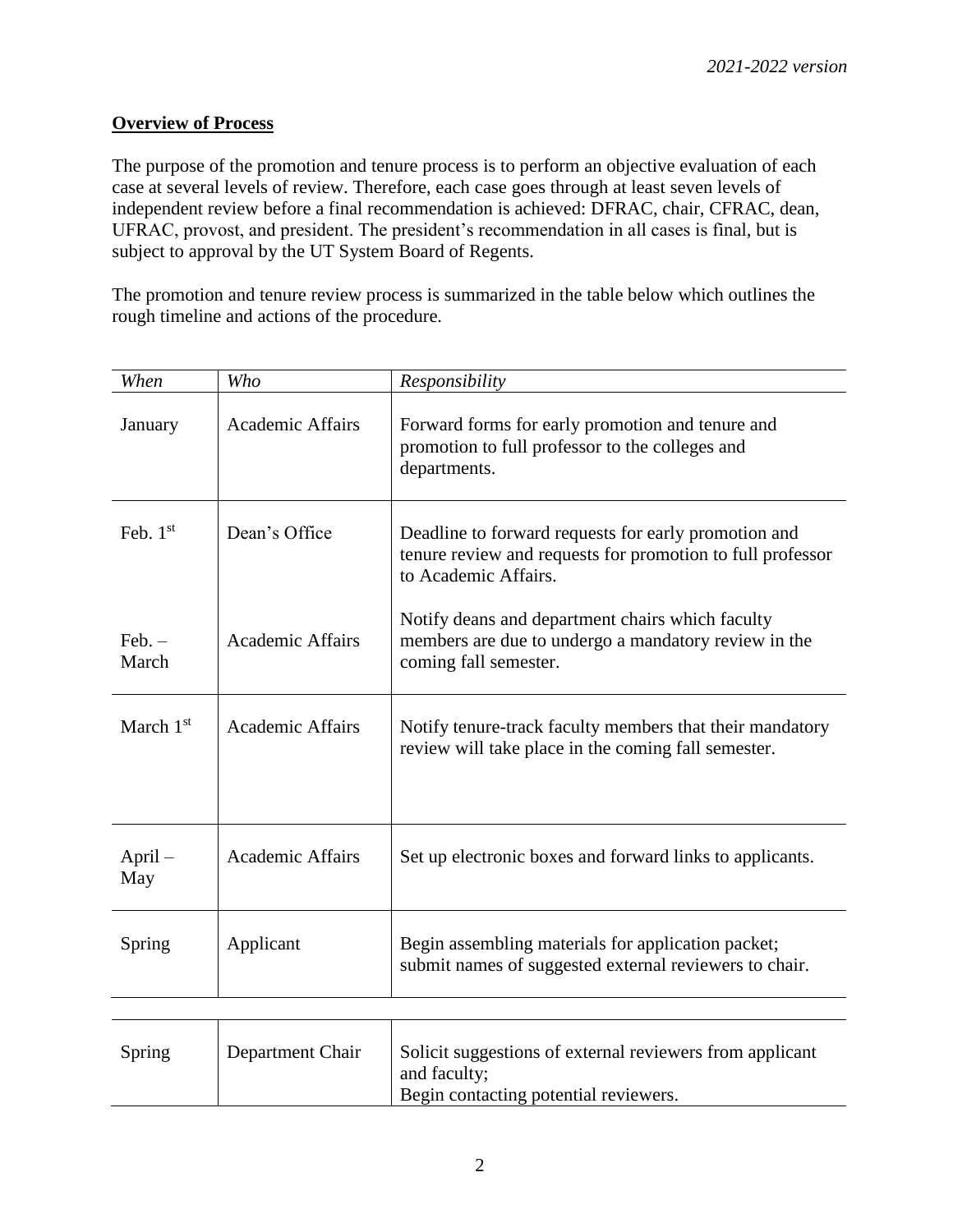|                       | Dean             | If the faculty member being reviewed for promotion to<br>full professor is a department chair, the dean shall appoint<br>another faculty member at or above the rank of the<br>department chair to serve in the role of department chair<br>for this process. Provide the name to Academic Affairs. |
|-----------------------|------------------|-----------------------------------------------------------------------------------------------------------------------------------------------------------------------------------------------------------------------------------------------------------------------------------------------------|
| Early<br>Summer       | Applicant        | Finish assembling application packet and submit to chair.                                                                                                                                                                                                                                           |
|                       | Department Chair | Solicit external reviews; letters are due in August;<br>Upload external review letters, a short bio for each<br>reviewer and a copy of the letter sent to the reviewer<br>requesting his/her assistance with the P&T cases no later<br>than September 1st.*                                         |
|                       |                  | Upload peer observer's report $(s)$ and faculty member's<br>report (s) (provided by each candidate).                                                                                                                                                                                                |
| September             | Dean's Office    | Provide DFRAC names to Academic Affairs no later than<br>Sept. 1 or the first workday thereafter.                                                                                                                                                                                                   |
|                       |                  | Provide CFRAC names to Academic Affairs no later than<br>Sept. 10 or the first workday thereafter.                                                                                                                                                                                                  |
| September             | Applicant        | Upload promotion and tenure documents to the official<br>Faculty Review folder in SharePoint no later than Sept. 1st<br>or the first workday thereafter.                                                                                                                                            |
| September-<br>October | <b>DFRAC</b>     | Review application packet and external review letters;<br>Deliberate in closed meeting and vote on case;<br>Prepare a written summary of evaluation analysis                                                                                                                                        |
|                       | Department Chair | Review all application materials, including DFRAC<br>recommendation;<br>Prepare a written recommendation for forwarding to                                                                                                                                                                          |
|                       | Department Chair | college;<br>Provide a written notification to applicant of the<br>Department's recommendations;                                                                                                                                                                                                     |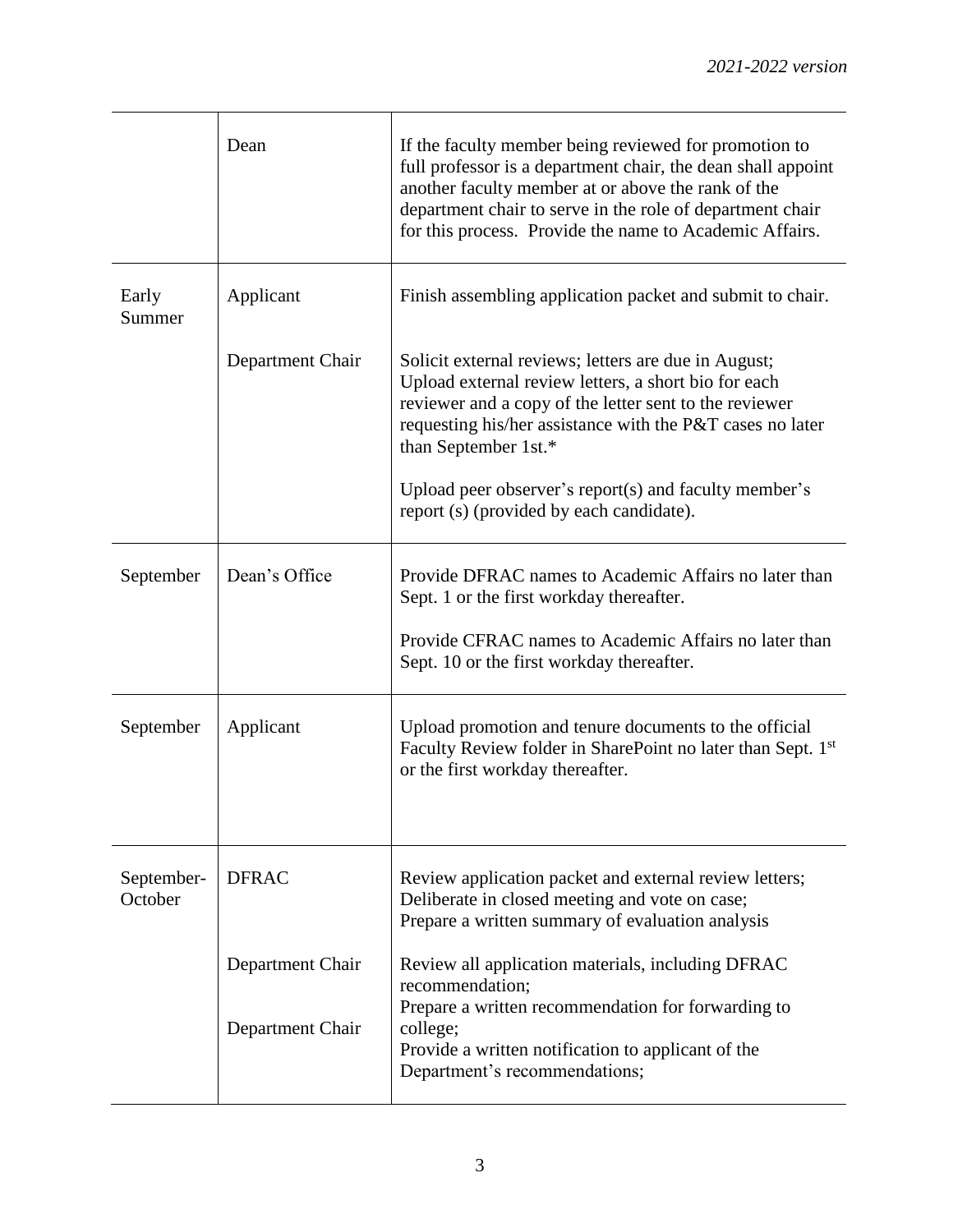|                        |                         | Upload DFRAC memo and department chair memo to the<br>official Faculty Review folder in SharePoint;                                                                                                                                                                                                                                                                                                                                                                                                     |
|------------------------|-------------------------|---------------------------------------------------------------------------------------------------------------------------------------------------------------------------------------------------------------------------------------------------------------------------------------------------------------------------------------------------------------------------------------------------------------------------------------------------------------------------------------------------------|
| September<br>- October | Applicant               | Optional opportunity to update file by adding new<br>materials before forwarding to the college.                                                                                                                                                                                                                                                                                                                                                                                                        |
| September-<br>November | <b>CFRAC</b>            | Review application packet, external review letters, peer<br>observer's report(s), faculty member's report(s), and<br>department recommendations;<br>Deliberate in closed meeting and vote on case;<br>Prepare a written summary of evaluation analysis.                                                                                                                                                                                                                                                 |
|                        | College Dean            | Review application packet, external review letters, peer<br>observer report(s) faculty member report(s), department<br>recommendations, and CFRAC recommendation;<br>Prepare a written recommendation for forwarding to<br>provost;<br>Provide a written notification to applicant of the college's<br>recommendations;<br>Upload signed checklist to the official Faculty Review<br>folder in SharePoint;<br>Upload CFRAC memo and dean's memo to the official<br>Faculty Review folder in SharePoint; |
|                        | Applicant               | Optional opportunity to update file by adding new<br>materials before forwarding to Academic Affairs.                                                                                                                                                                                                                                                                                                                                                                                                   |
| November               | College Dean            | Application materials due in to Academic Affairs by<br>the November 15th, or the first work day thereafter                                                                                                                                                                                                                                                                                                                                                                                              |
| November-<br>December  | <b>UFRAC</b>            | Review application packet, external review letters,<br>department and college recommendations;<br>Deliberate in closed meetings and vote on cases;                                                                                                                                                                                                                                                                                                                                                      |
|                        | <b>Academic Affairs</b> | Prepare a written recommendation for forwarding the<br>Provost. Include a summary of evaluation analysis of<br>cases for which there has been division of opinion.                                                                                                                                                                                                                                                                                                                                      |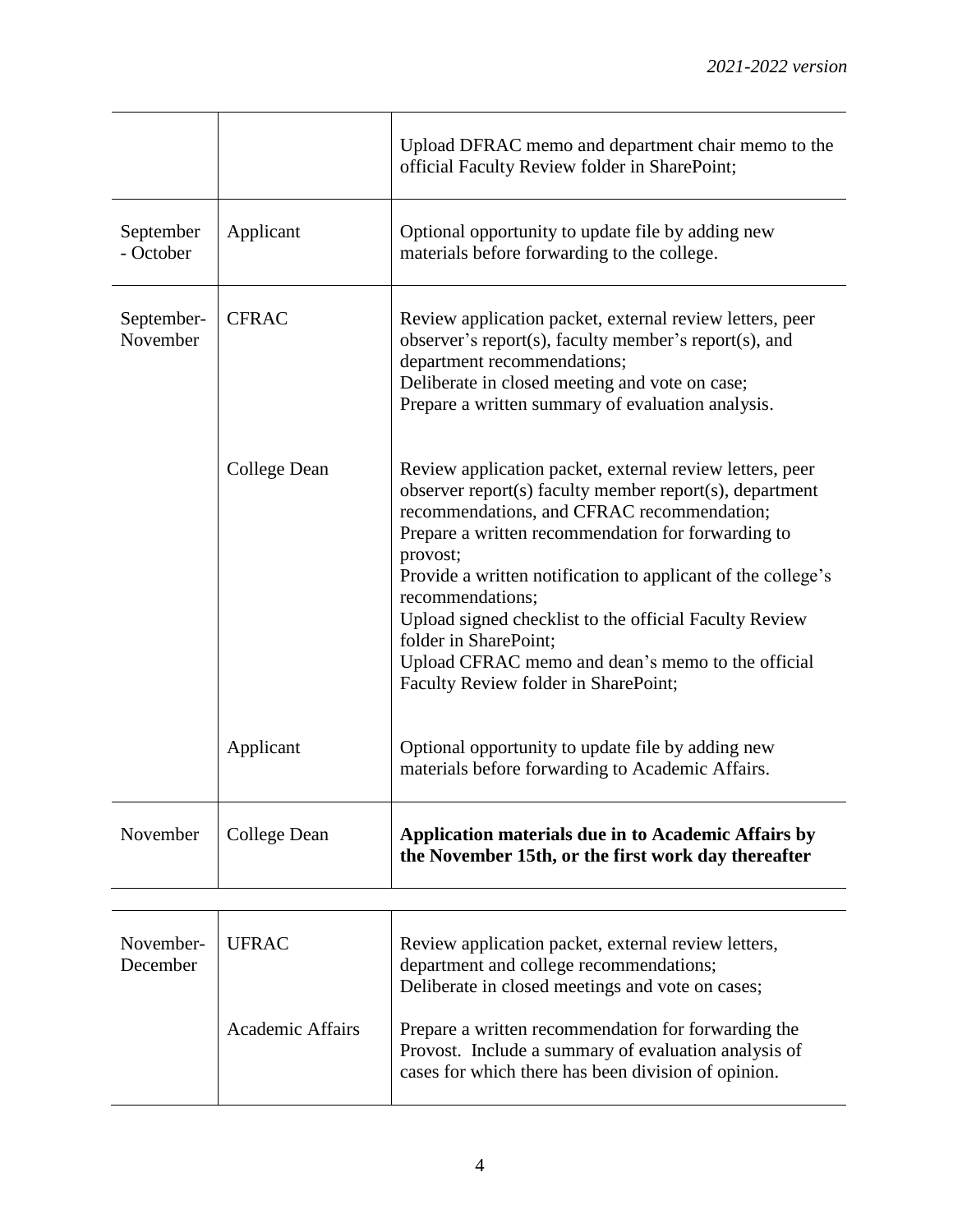|                      |                         | Upload UFRAC Memo to the official Faculty Review<br>folder in SharePoint.                                                                                                                                                  |
|----------------------|-------------------------|----------------------------------------------------------------------------------------------------------------------------------------------------------------------------------------------------------------------------|
| December-<br>January | Provost                 | Review all application materials, including UFRAC<br>recommendation;<br>Consult with chairs and deans, as needed for clarification<br>of application materials;<br>Prepare recommendations on all cases for the president. |
| January              | President               | Review all application materials, including<br>recommendations at each level;<br>Render final decisions concerning promotion and tenure<br>recommendations.                                                                |
| January              | <b>Academic Affairs</b> | Prepare written notification to all applicants concerning<br>outcome of promotion and tenure review.                                                                                                                       |
| May                  | President               | Forward positive recommendations to UT System by<br>May 1st.                                                                                                                                                               |
| August               | UT Board of<br>Regents  | Approve promotion and tenure recommendations from all<br>campuses in UT System.                                                                                                                                            |

\*External Review letters should be printed on the respective reviewer's university letterhead with a clear, legible signature. An electronic version is acceptable, provided that it is on university letterhead and contains a clear, legible signature. All external review letters (including electronic versions) should be uploaded to SharePoint. Email letters are not acceptable.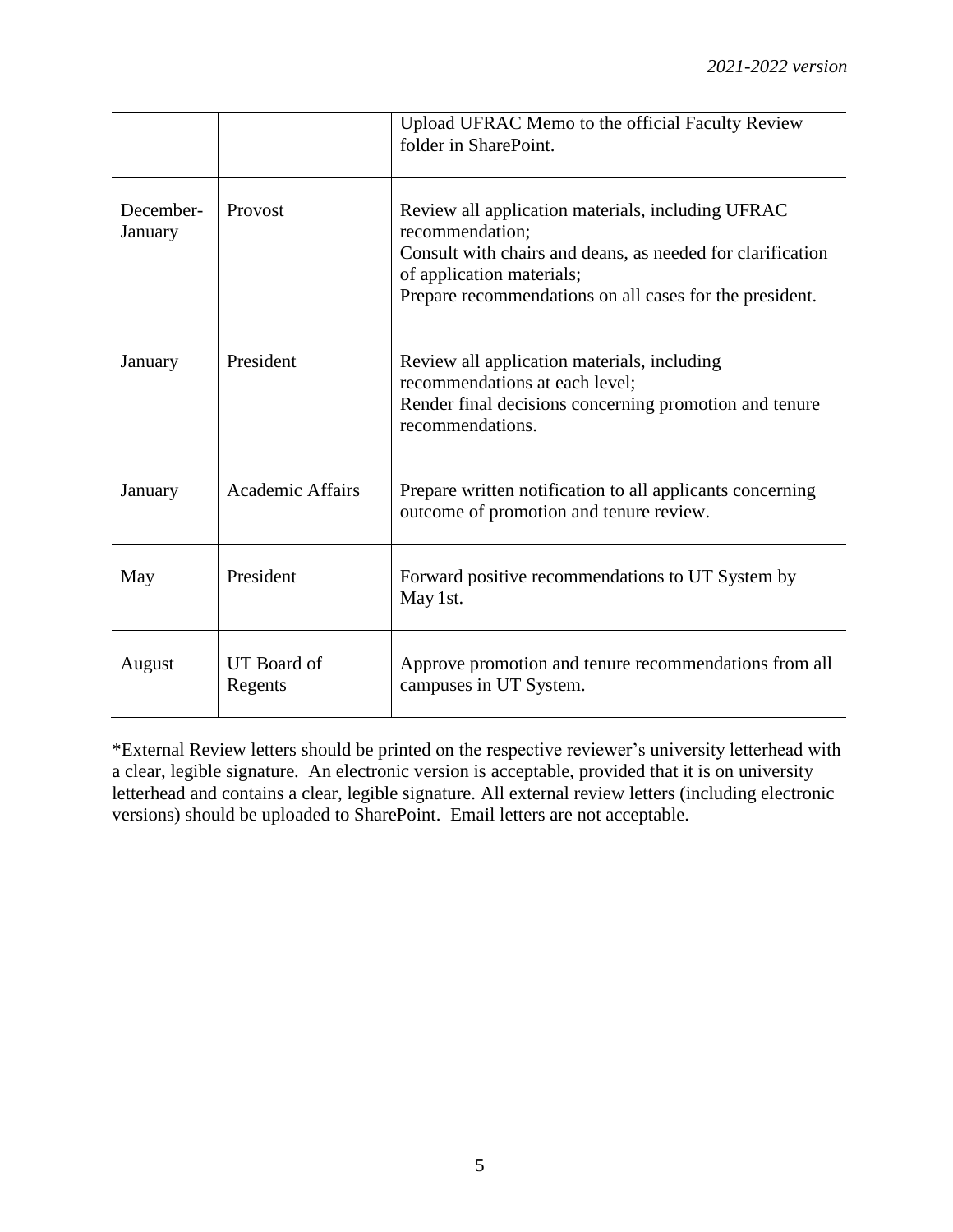## **Preparation of the Application Packet**

The application packet contains the materials that form the basis for the review at all levels of evaluation. It is important that faculty members under consideration for promotion and tenure make every effort to ensure that the material contained in the packet is complete, accurate, and professionally presented.

The contents of an application packet should include the following elements:

- 1. cover sheet and checklist
- 2. a statement of self-evaluation and COVID-19 Impact Checklist
- 3. a professional curriculum vitae
- 4. evaluations and recommendations by the various levels of review
- 5. documentation of teaching effectiveness
	- o summary of course evaluations (complete template)
	- o peer observer's report(s)
	- o faculty member's report(s)
- 6. documentation of research/scholarly/creative activities
- 7. summary of service activities and responsibilities
- 8. optional supplementary materials
- 9. late materials

The professional vitae should serve as a simple listing of professional activities, while each of the other components provides more in-depth information about those activities. The suggested contents of each of these elements should include, but are not limited, to those suggested below. The candidate is responsible for preparing items  $#1 - 3$  and  $#5 - 9$  above (except that the peer observer's report(s) and the faculty member's report(s) is uploaded by the chair); the faculty review advisory committees, chair, dean and provost are responsible for appending materials contained in #4.

Items  $#1 - 4$  constitute the review materials utilized by each of the FRACs, the chair, the dean, the provost, and the president in reviewing the application. Items  $#5 - 9$  are made available to reviewers at the department and college levels, but are not transmitted to the university level unless the UFRAC or the provost should specially request them. The self-evaluation and vitae (#2 – 3) plus the documentation of research/scholarly creative activities (#6) comprise the information sent to external reviews for their evaluation. The COVID-19 Impact Checklist (#2) will not be shared with external reviewers and is for internal purposes only. This information is summarized in the table below.

|                     |  |  | <b>Item Number</b> |  |  |
|---------------------|--|--|--------------------|--|--|
| Review Activity     |  |  |                    |  |  |
| External<br>reviews |  |  |                    |  |  |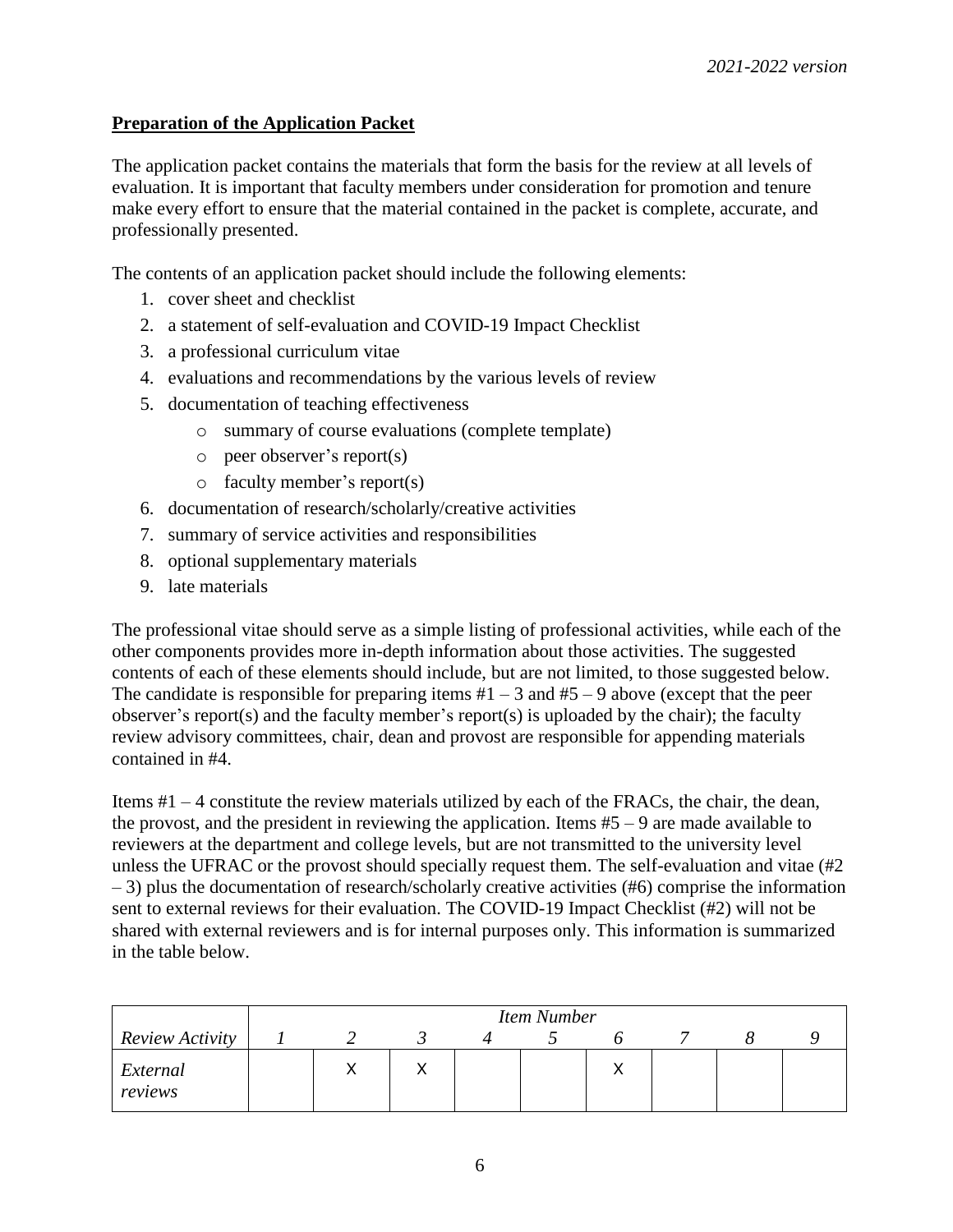|                |   | Except<br>COVID-<br>19<br>Impact<br>Checklist |   |   |   |   |   |   |   |
|----------------|---|-----------------------------------------------|---|---|---|---|---|---|---|
| Dept. review   | X | Χ                                             | X | X | X | X | X | Х | Х |
| College review | X | Χ                                             | Χ | X | Χ | Х | X | Χ | Х |
| Univ. review   | X | Χ                                             | X | X |   |   |   |   |   |

Items #1 -3 and #5-9 should be posted in the official Faculty Review folder in SharePoint for review by FRAC members. Item #4 should be uploaded to SharePoint when they are completed. Each of these items is described more fully in the following sections.

## *1. Cover Sheet*

The cover sheet form is available on the Academic Affairs' website as a PDF document, and should be filled in by the faculty candidate and provided with the other materials. The second and later pages of the cover sheet are a checklist of the essential contents of the application package, as well as a checklist of possible optional supplementary materials that may be submitted by the applicant.

The checklist should be signed by the department chair and dean once they have reviewed the files, electronic or digital signatures are acceptable.

## *2. Statement of Self-Evaluation and COVID-19 Impact Checklist*

The statement of self-evaluation should be organized in three sections, outlining the applicant's activities, experiences, and plans in the areas of teaching, research/scholarly/creative activities, and service, respectively. In addition, the self-evaluation should explicitly address the attributes provided in the *Principles Guiding Tenure and Promotion*.

- For the teaching section, the applicant may wish to include a teaching statement outlining her or his philosophy/approach to teaching, and describe any innovative approaches used in delivering instruction.
- In the research/scholarly/creative activity section, the applicant can provide a context for her or his scholarly work including the impact and benefit of their work, indicating the relationship between different projects and plans for future scholarship and how those plans build on past accomplishments (if applicable).
- The service section should provide an overview of service activities and explain the applicant's participation in key service roles, including her or his philosophy of service and how it complements teaching and scholarly activities.

The statement of self-evaluation should be no more 10 pages long.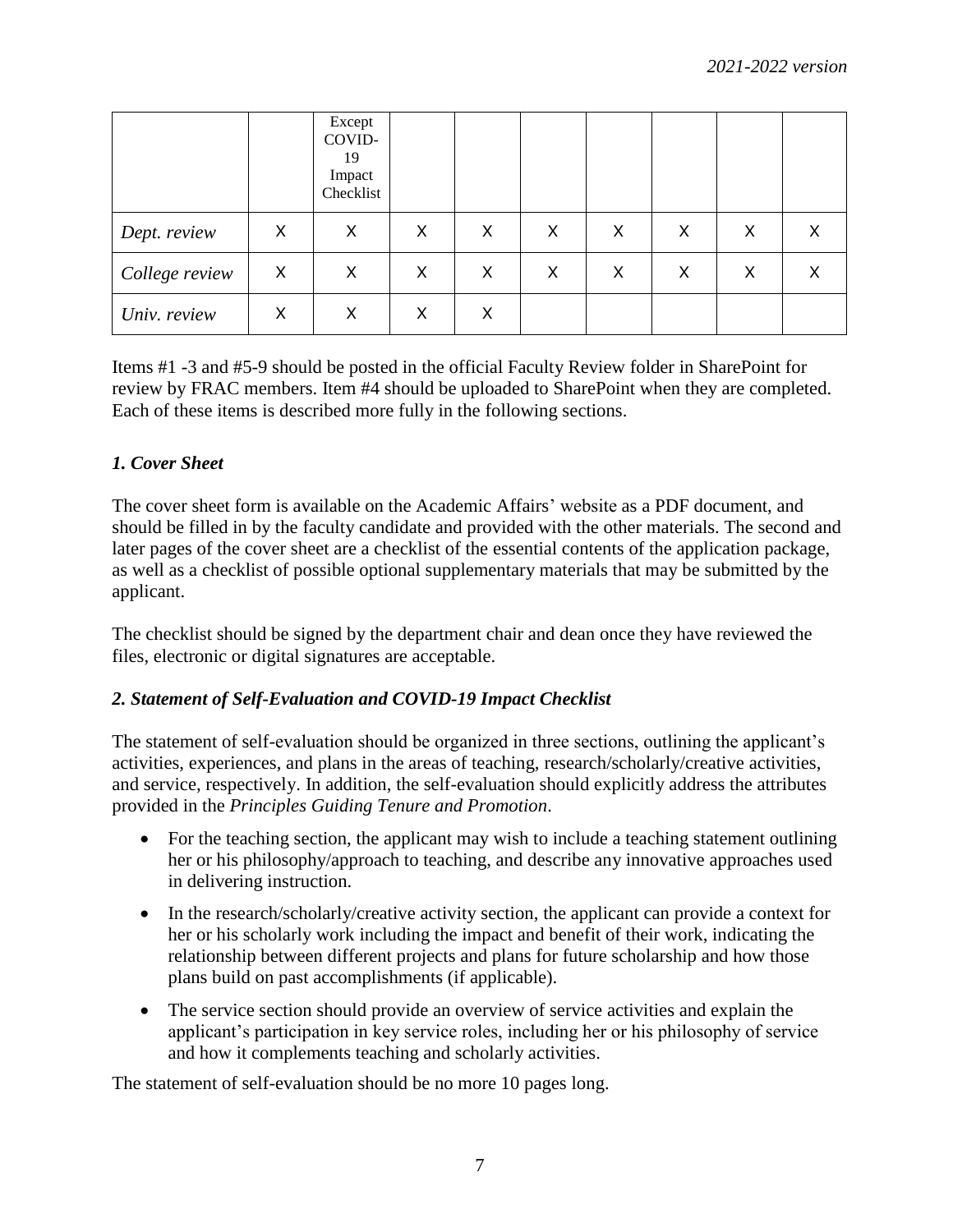We also recognize that the COVID-19 pandemic may have caused varying disruptions to faculty in their teaching, research/scholarship/creative activity, and service goals. Furthermore, we understand that these disruptions impact individual faculty in unique ways, based on differing responsibilities and circumstances, and differing timescales and intensities. The [COVID\\_19](https://provost.utsa.edu/faculty-review/promotion-tenure/docs/COVID-impact-checklist-2122.pdf)  [Impact Checklist](https://provost.utsa.edu/faculty-review/promotion-tenure/docs/COVID-impact-checklist-2122.pdf) allows faculty to provide information on disruptions to their teaching, research / scholarship / creative activity, and/or service that provide additional, important evaluation context.

#### *3. Professional Vitae*

| Name and Contact Information                             | This should include UTSA address, phone number, and<br>email address, as well as current academic rank (for<br>example, Assistant Professor or Associate Professor).                                                                                                                                                                                                                                                                                                                                                                                                                                                                                                                                                                                                                                                                                                                                                                                 |
|----------------------------------------------------------|------------------------------------------------------------------------------------------------------------------------------------------------------------------------------------------------------------------------------------------------------------------------------------------------------------------------------------------------------------------------------------------------------------------------------------------------------------------------------------------------------------------------------------------------------------------------------------------------------------------------------------------------------------------------------------------------------------------------------------------------------------------------------------------------------------------------------------------------------------------------------------------------------------------------------------------------------|
| <b>Educational Background</b>                            | List all institutions from which a degree was earned,<br>including the degree received and the major field of study.<br>Awards received while a student at an educational<br>institution may also be listed here.                                                                                                                                                                                                                                                                                                                                                                                                                                                                                                                                                                                                                                                                                                                                    |
| <b>Professional Employment History</b>                   | List all positions held in sequential order, with applicable<br>dates, since earning the baccalaureate degree, including the<br>present position at UTSA.                                                                                                                                                                                                                                                                                                                                                                                                                                                                                                                                                                                                                                                                                                                                                                                            |
| <b>Awards and Honors</b>                                 | List any awards, honors, prizes, competitions, or other<br>recognition received related to professional activities.                                                                                                                                                                                                                                                                                                                                                                                                                                                                                                                                                                                                                                                                                                                                                                                                                                  |
| Research/Scholarly/Creative<br><b>Activities Summary</b> | Summarize all products of research/scholarly/creative<br>activities, including publications, exhibitions, performances,<br>architectural projects, reviews, or other documentation of<br>scholarly contributions. All products should include the date<br>and title of publication/exhibition/performance, the impact<br>factor of the journal, number of citations for the publication,<br>the venue, and where applicable, the inclusive page<br>numbers or size of the scholarly contribution. List separately<br>the different types of publications (e.g. journal articles,<br>books, reviews, etc.), scholarly products, or creative activity<br>outcomes, providing respective listings of invited<br>contributions, refereed contributions, and non-refereed<br>contributions. Use separate headings for publication status<br>such as Published, Accepted, Under Review/Submitted, and<br>In preparation with published works listed first. |
| <b>Scholarly Presentations</b>                           | List all external oral or poster presentations at conferences,<br>meetings, or other institutions/universities related to<br>scholarly work, and provide the dates and locations of                                                                                                                                                                                                                                                                                                                                                                                                                                                                                                                                                                                                                                                                                                                                                                  |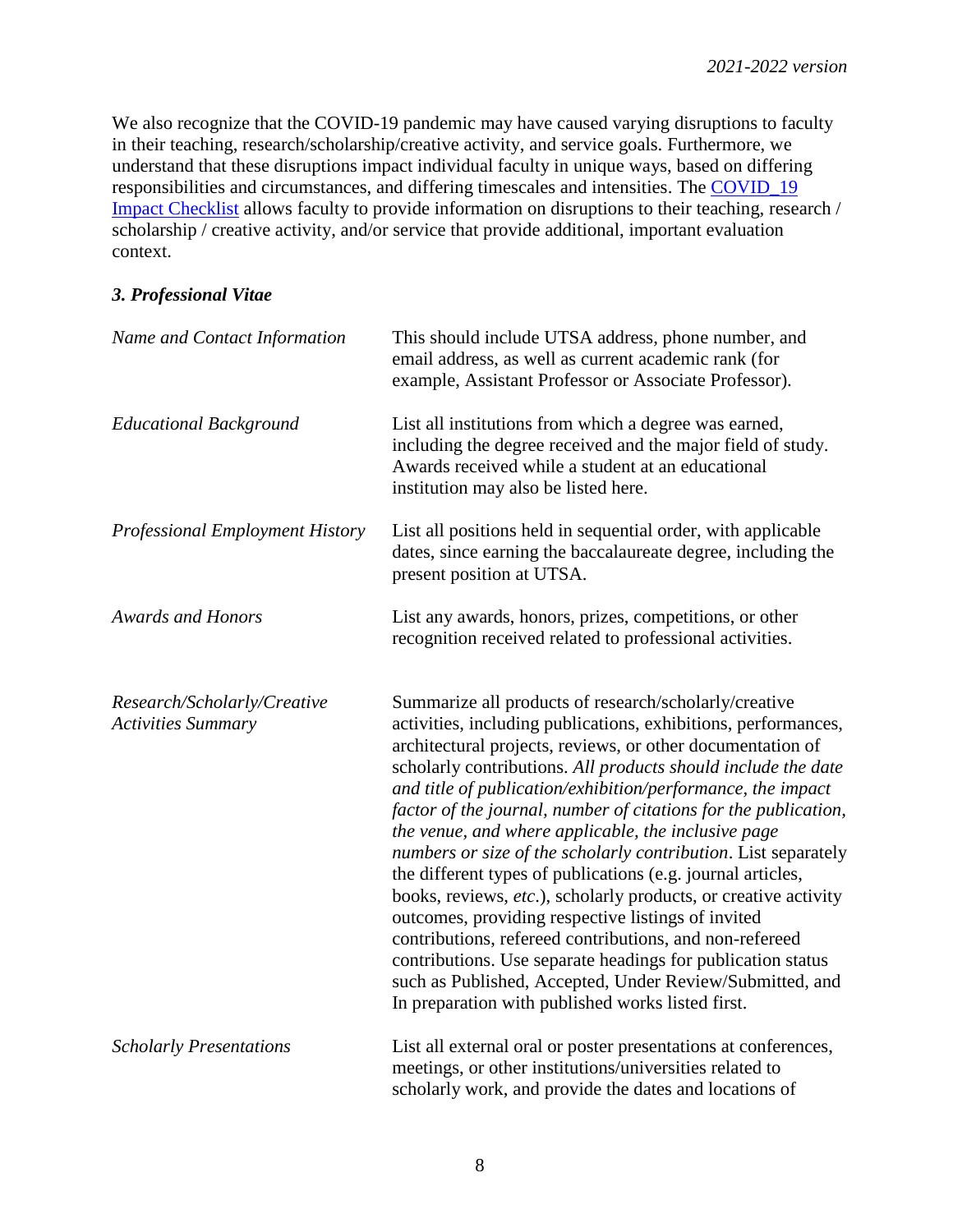|                              | presentations. Use separate listings for invited presentations,<br>refereed contributions, and non-refereed contributions.                                                                                                                                                                                                                                                                                                                                                                                                                                               |
|------------------------------|--------------------------------------------------------------------------------------------------------------------------------------------------------------------------------------------------------------------------------------------------------------------------------------------------------------------------------------------------------------------------------------------------------------------------------------------------------------------------------------------------------------------------------------------------------------------------|
| <b>Granting Activities</b>   | Provide a list of grants received, whether for research,<br>instructional, or public service activities (indicate one of<br>these for each grant), giving the name of the granting<br>agency, the project dates, the project title, and the total<br>amount awarded for each.                                                                                                                                                                                                                                                                                            |
| <b>Intellectual Property</b> | Where applicable, provide a summary of any intellectual<br>property generated and indicate any patent applications,<br>copyright privileges, licensing, or other commercialization<br>that has resulted. The summary should include dates, titles,<br>and other suitable identifying information.                                                                                                                                                                                                                                                                        |
| <b>Teaching Activities</b>   | List all formal courses taught, indicating the level of the<br>course (undergraduate or graduate) and its title. Provide a<br>list of students mentored in research/scholarly/creative<br>activities and any theses or dissertations directed.<br>Summarize any service on graduate committees and for<br>student advising.                                                                                                                                                                                                                                              |
| <b>Service Activities</b>    | Provide separate listings of all committee assignments,<br>assigned administrative activities (for example, department<br>chairmanship, center directorship, etc.), and professional<br>service activities (including leadership in disciplinary<br>organizations, service as a journal editor, manuscript or<br>grant proposal reviewer, meetings or symposia organized,<br>etc.). Each activity should include the dates of participation,<br>the organizational level of the activity (for example, depart-<br>ment, college, etc.), and any leadership roles played. |

## *4. Evaluation and Recommendation Materials*

*Note: The faculty member under review does not have access to these materials at any point during the review process. These materials can be requested upon completion of the review.*

As the application goes through the review process, each level of review should append its analysis and recommendation to the packet for consideration by the next level of review. Guidelines for these various levels of review are provided in the "Review Process" section of these guidelines. The materials should be arranged in the following order, with the responsibility and timing for appending each set of materials indicated below:

| <i>Item</i>             | Responsible Individual | When                  |
|-------------------------|------------------------|-----------------------|
| External review letters | Department Chair       | Prior to DFRAC review |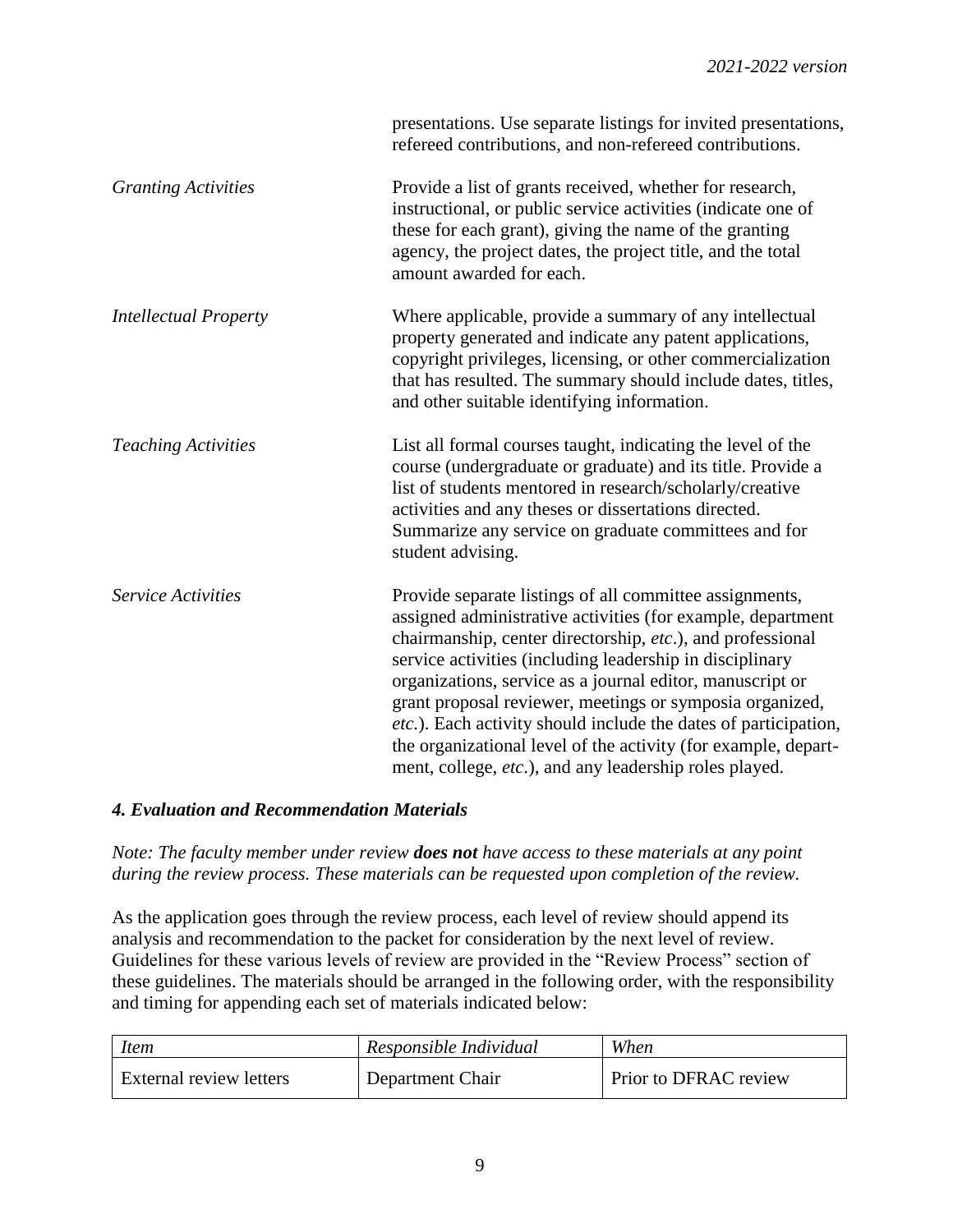| Peer Observer's Report(s)     |                    |                                    |
|-------------------------------|--------------------|------------------------------------|
| Faculty Member's Report (s)   |                    |                                    |
| DFRAC analysis*               | Department Chair   | Upon completion                    |
| Chair's recommendation*       |                    | Upon completion                    |
| $CFRAC$ analysis <sup>*</sup> | Dean               | Upon completion                    |
| Dean's recommendation         |                    | Upon completion                    |
| UFRAC analysis                | <b>UFRAC Chair</b> | Upon completion of UFRAC<br>review |

\*UTSA is committed to encouraging, facilitating, and rewarding interdisciplinary educational and scholarly activities. Joint appointments within UTSA create the opportunity for faculty to move across disciplinary boundaries. For joint appointments, DFRAC and CFRAC membership and analysis should follow the established Joint Faculty Appointment Agreement. [The template](https://provost.utsa.edu/faculty-review/promotion-tenure/docs/Joint-Appointment-Agreement-02112021.docx) is available on the Academic Affairs website.

## *5. Documentation of Teaching Effectiveness*

*Listing of Courses with Teaching* Provide a table of courses taught during the evaluation *Evaluation Summaries* period (the probationary period for tenure-track faculty, the period since the last promotion, or last post-tenure review, for tenured faculty), using the template provided below (this template may be down-loaded from the website). Do not include copies of student evaluation surveys or comments among these materials.

|                 |                                      | Course           | New        | Course                 | No. of | Course | <i>Instructor</i> |
|-----------------|--------------------------------------|------------------|------------|------------------------|--------|--------|-------------------|
| <i>Semester</i> | Course No.                           | Type             | prep?      | Enrollment   Responses |        | rating | rating            |
| SP2011          | ABC nnn3                             | LD, UD,<br>or GR | <b>NEW</b> | <b>XXX</b>             | ууу    | X.X    | Y.Y               |
|                 | <i>Note:</i> $LD = lower division$ , |                  |            |                        |        |        |                   |
|                 | $UD = upper division,$               |                  |            |                        |        |        |                   |
|                 | $GR = \text{graduate-level}$         |                  |            |                        |        |        |                   |

*Peer Observer's Report* Please refer to the Peer Observation Guidelines and the HOP, Chapter 2.20 "Peer Observation of Teaching" for more information. Provide the report to the department chair according to the Peer Observation Guidelines, but no later than Sept.  $1<sup>st</sup>$ , or the first workday thereafter, so that the department chair may upload it to the official Faculty Review folder in SharePoint.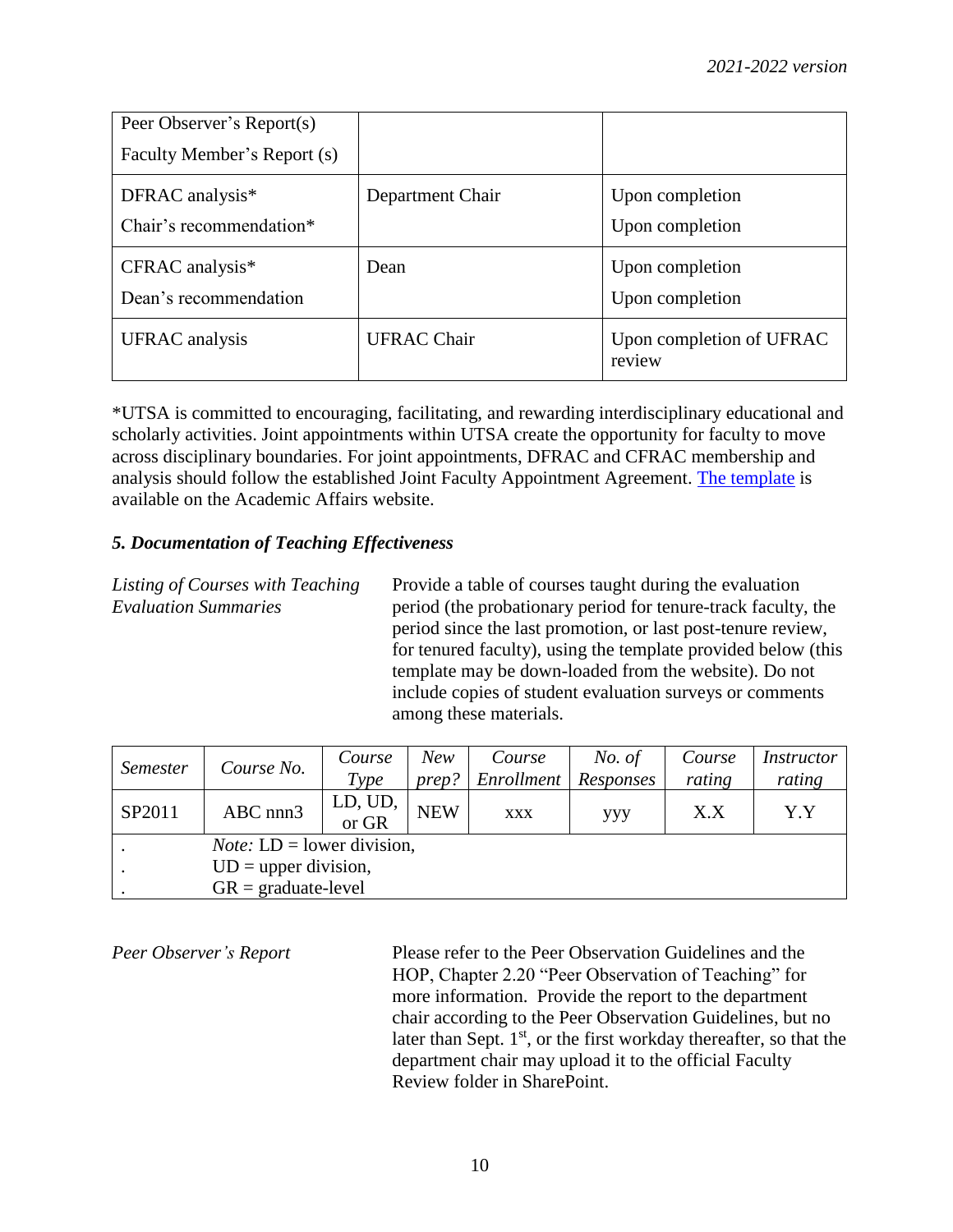| <b>Faculty Member's Report</b>   | Please refer to the Peer Observation Guidelines and the HOP<br>policy, Chapter 2.20 "Peer Observation of Teaching" for<br>more information. Provide the report to the department<br>chair according to the Peer Observation Guidelines, but no<br>later than Sept. $1st$ , or the first workday thereafter, so that the<br>department chair may upload it to the official Faculty<br>Review folder in SharePoint. |
|----------------------------------|-------------------------------------------------------------------------------------------------------------------------------------------------------------------------------------------------------------------------------------------------------------------------------------------------------------------------------------------------------------------------------------------------------------------|
| <b>Teaching Portfolios</b>       | For each course taught, provide a portfolio containing the<br>course syllabus, exams, handouts, problem sets and other<br>written assignments, and other course materials developed<br>by the faculty candidate.                                                                                                                                                                                                  |
| <b>Instructional Development</b> | List any workshops, seminars, or other related meetings<br>attended (or organized) to increase pedagogical<br>effectiveness. This information should include the dates,<br>formats, locations, and names of organizers.                                                                                                                                                                                           |
| <b>Instructional Grants</b>      | List all grants related to instructional activities. This may be<br>taken directly from relevant grants listed on the professional<br>vitae and should contain the information indicated above for<br>"Grant Activities." Provide electronic copies of all funded<br>grants and, optionally, referee comments for those grant<br>proposals.                                                                       |
| <b>Teaching Awards</b>           | List any awards received for excellence in university-level<br>teaching. This may include both awards received at UTSA<br>and at other institutions of higher education, and should<br>indicate the date, award name, awarding unit (for example,<br>college, university, etc.), and institution.                                                                                                                 |
| <b>Students Mentored</b>         | Provide a list of all students mentored in scholarly activities,<br>indicating those who have completed degree programs under<br>your mentorship, those who are currently enrolled, and<br>employment outcomes for mentored students who have<br>graduated. For undergraduate course advisement, a<br>summary of the number of students served is sufficient.                                                     |

## *6. Documentation of Research/Scholarly/Creative Activities*

*Scholarly Products* Provide an electronic copy of all research/scholarly/creative works produced during the evaluation period. This includes full copies of any journal articles, book chapters, papers in conference proceedings, architectural projects, digital images of artwork, recordings of musical performances or compositions, and other short-format works. These may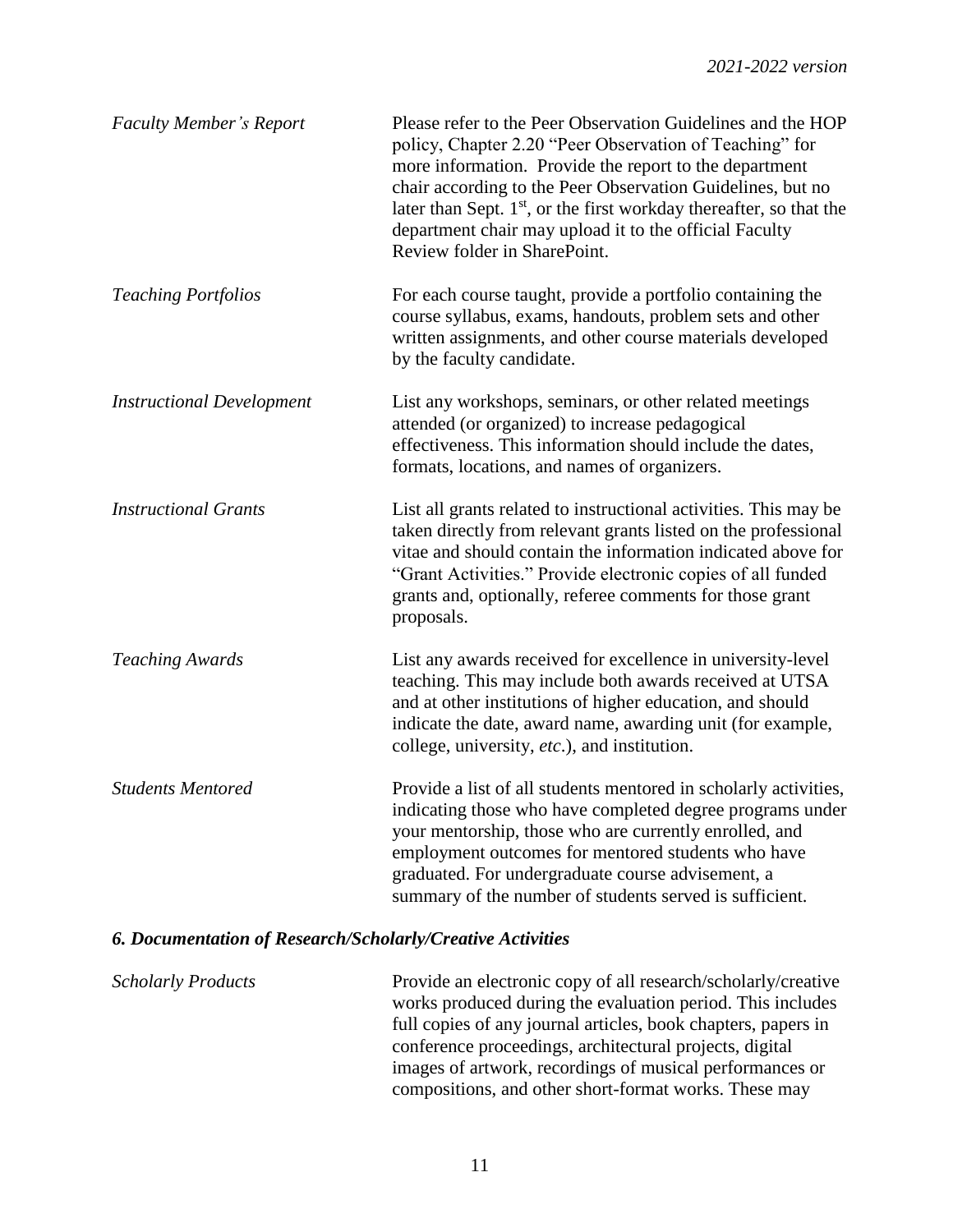|                              | include manuscripts under review or in preparation. All<br>relevant products should include the impact factor of the<br>journal and citation indices of the published work.<br>Applicants should provide 3-6 hard copies of any full books<br>authored or edited by the faculty member for use in external<br>review of the application. Portions of books may also be<br>scanned to create a digital image for use in the internal<br>review—scanning services are available through the<br>University Library. In cases where the amount of scholarly<br>products is extensive, a representative sample of scholarly<br>products may be submitted, after consultation with the<br>department chair. |
|------------------------------|-------------------------------------------------------------------------------------------------------------------------------------------------------------------------------------------------------------------------------------------------------------------------------------------------------------------------------------------------------------------------------------------------------------------------------------------------------------------------------------------------------------------------------------------------------------------------------------------------------------------------------------------------------------------------------------------------------|
| Reviews                      | Where appropriate, provide copies of any reviews of<br>scholarly and creative activity, including reviews of books<br>published, exhibitions, performances, compositions,<br>architectural projects, and other creative endeavors.                                                                                                                                                                                                                                                                                                                                                                                                                                                                    |
| <b>Grant Proposals</b>       | An electronic copy of all funded grant proposals, as well as<br>any proposals under review, or in preparation, should be<br>provided with an indication of the present status of the<br>proposal. Referee comments from funded proposals may be<br>submitted along with the proposals themselves. If the<br>amount of funded proposals is extensive, a representative<br>sample of proposals may be submitted, after consultation<br>with the department chair.                                                                                                                                                                                                                                       |
| <b>Intellectual Property</b> | Provide documentation of any intellectual property<br>produced, including patents, copyrights, licensing<br>agreements or other commercialization activities. Faculty<br>are not required to divulge sensitive information concerning<br>the intellectual property, but may document its development<br>and potential commercialization through letters and other<br>communications.                                                                                                                                                                                                                                                                                                                  |

# *7. Summary of Service Activities and Responsibilities*

| Committee Assignments           | Separately list committee assignments at the department,<br>college, and university levels, indicating dates of service and<br>the name of the committee chair. Applicants should also<br>indicate the extent of their contributions to the work of each<br>committee listed. |
|---------------------------------|-------------------------------------------------------------------------------------------------------------------------------------------------------------------------------------------------------------------------------------------------------------------------------|
| Professional Service Activities | List any activities, other than leadership positions, in the<br>service of professional and disciplinary organizations. These<br>may include committee assignments, manuscript and                                                                                            |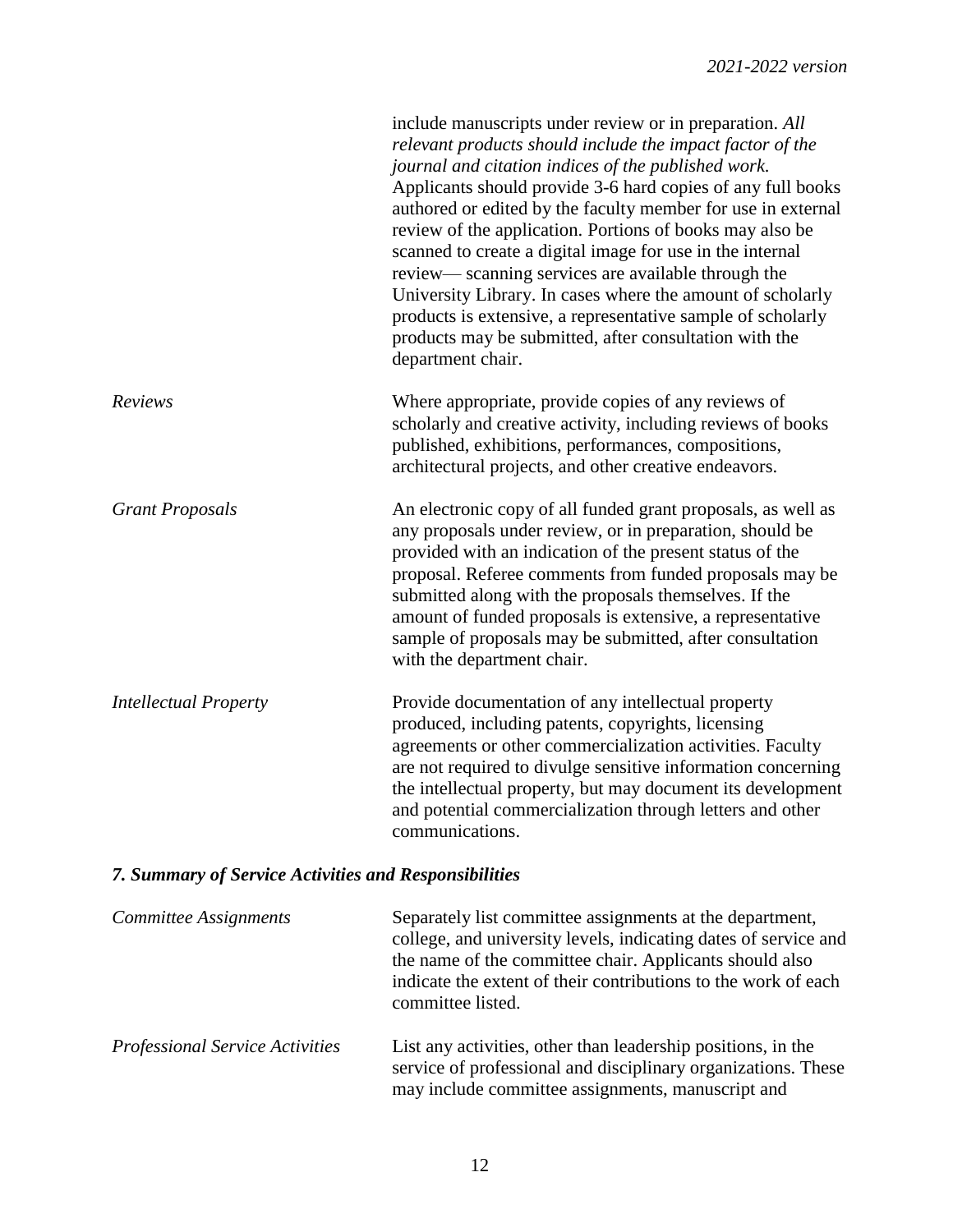proposal review, journal editorship, organization of meetings, and other assistive activities. In all cases, provide dates of service, organizations served, and time committed.

*Leadership Positions* Provide a summary of any leadership positions held at the university or within a professional/disciplinary organization or society. List the dates for each applicable position, the responsibilities of the position, and the time commitment involved in executing the responsibilities of the position. Also, indicate any special accomplishments achieved while in the leadership position.

#### *8. Optional Supplementary Materials*

Applicants for promotion and tenure may submit optional supplementary materials to highlight or document achievement in the areas of teaching, research/scholarly/creative activities, and service activities. A checklist of possible items that might be included among the supplementary materials is included with the Cover Sheet form available from the Academic Affairs' website. Applicants are asked to provide materials in anelectronic/digital format uploaded to the official Faculty Review folder in SharePoint

Upon completion of the external review of a case, all professional work products, including copies of publications, reviews, creative works, grant proposals, reviewer comments, and other primary works, will be included among the supplementary materials. Candidates for promotion and tenure may also submit other supplementary materials in support of the application, including full sets of student teaching surveys with comments, works in progress, a statement of future research goals and directions, and other items as allowed by the department and college.

In extraordinary cases, where the supplementary materials might clarify a point in dispute from earlier reviews, the UFRAC may also request access to these materials for a given case. Once the president's final decision concerning a candidate is made, the secure website containing supplementary materials will ordinarily be emptied. Digital supplementary materials may be retained by the university in tenure denial cases until all appeals are completed.

Please note that collecting supplementary materials in digital format is the responsibility of the faculty applicant. Assistance in creating digital archives is available through the University Library. By storing these materials online, the intent is that they are made accessible for the convenience of the DFRAC, department chair, CFRAC, and dean to assist in their separate deliberations.

#### *Special Note to Faculty*

These guidelines are intended to help you prepare the most compelling, well-documented case possible for promotion and tenure. With the exception of primary work products (items  $#5 - 7$ ) which become a part of the supplementary materials, your application packet will be evaluated at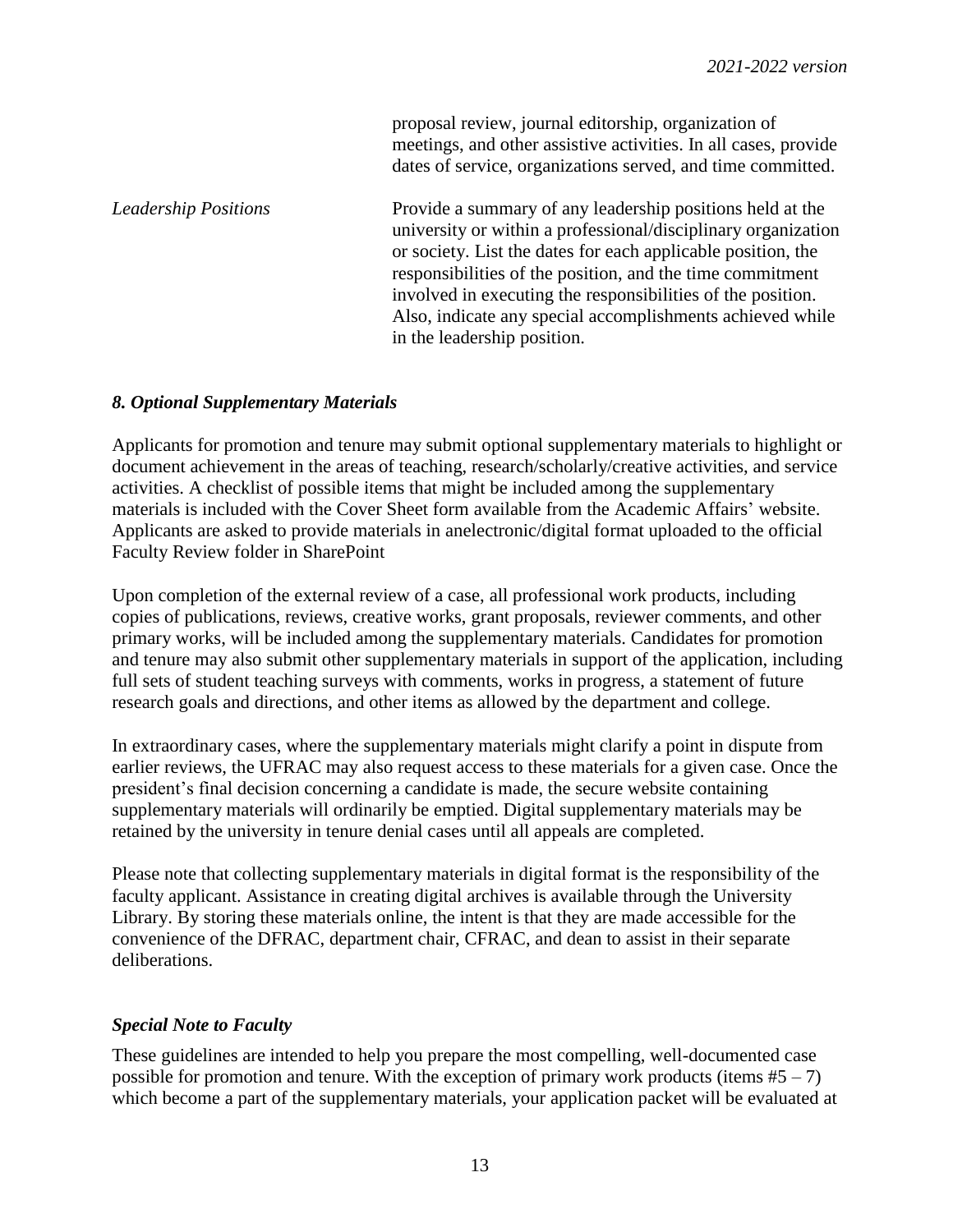all levels of the review. For you research/scholarly/creative activities, it is important that all products should include the date and title of publication/exhibition/performance, the impact factor of the journal, number of citations for the publication, the venue, and where applicable, the inclusive page numbers or size of the scholarly contribution. As you prepare your packet, please consider how readily a reader may access and absorb the material it contains. Repetition and verbosity will only serve to fatigue reviewers without adding substance to your packet— be as concise and succinct as possible in each section of the packet.

#### **Solicitation of External Reviews**

[External Review Letter Template](http://provost.utsa.edu/home/evaluation/PromotionTenure/docs/18-19_Appendix_D-TemplateLtrExternal-required-04-24-19.docx) [Letter to External Reviewers from the Provost related to COVID-19 Impacts](https://provost.utsa.edu/faculty-review/promotion-tenure/docs/COVID-Impact-Checklist-AY21-22.pdf) [Worksheet for Outside Evaluators](http://provost.utsa.edu/home/evaluation/PromotionTenure/docs/UpdatedWorksheetEvaluators-PT-11-28-18.pdf)

The purpose of using external reviews as a part of the promotion and tenure process is to advise the university as to the broader impact and value of a faculty member's research/scholarly/ creative productivity to the discipline. At UTSA, external reviews are used to confirm the significance of results arising from the scholarly efforts of a faculty member, but are not intended to be conclusive elements of a promotion and tenure review.

#### *Guidelines for Selecting External Reviewers*

- There shall be no less than three  $(3)$ , and typically no more than six  $(6)$ , letters from independent external reviewers that evaluate the faculty candidate's academic record in the dossier in order for the candidate to be considered for promotion or tenure.
- External reviewers should themselves be experts in the faculty candidate's discipline, subfield or area, and should not be a past mentor, dissertation advisor or a frequent or current (within last 5 years) collaborator, nor have a personal relationship with the candidate. Each reviewer should be asked to outline in the report any past professional and/or personal association that (s)he may have with the faculty candidate.
- Reviewers should ideally hold full professor rank or equivalent and be currently active, productive researchers, scholars or artists. The only exceptions to this should be reviewers who are acknowledged emerging leaders in the field though not yet at the rank of full professor. Reviewers that are not affiliated with an academic institution (for example, a researcher at a national laboratory) should have rank and experience commensurate with that of a full professor.
- Reviewers should be affiliated with a department or institution that is an aspirant for the department of the faculty candidate, for example, from Carnegie R1 or AAU institutions (including medical school colleagues as warranted). One of the chief purposes of promotion and tenure is to ensure that the university is making progress towards its strategic goals and aspirations, which cannot occur unless advice is continually solicited from those who represent aspirant institutions.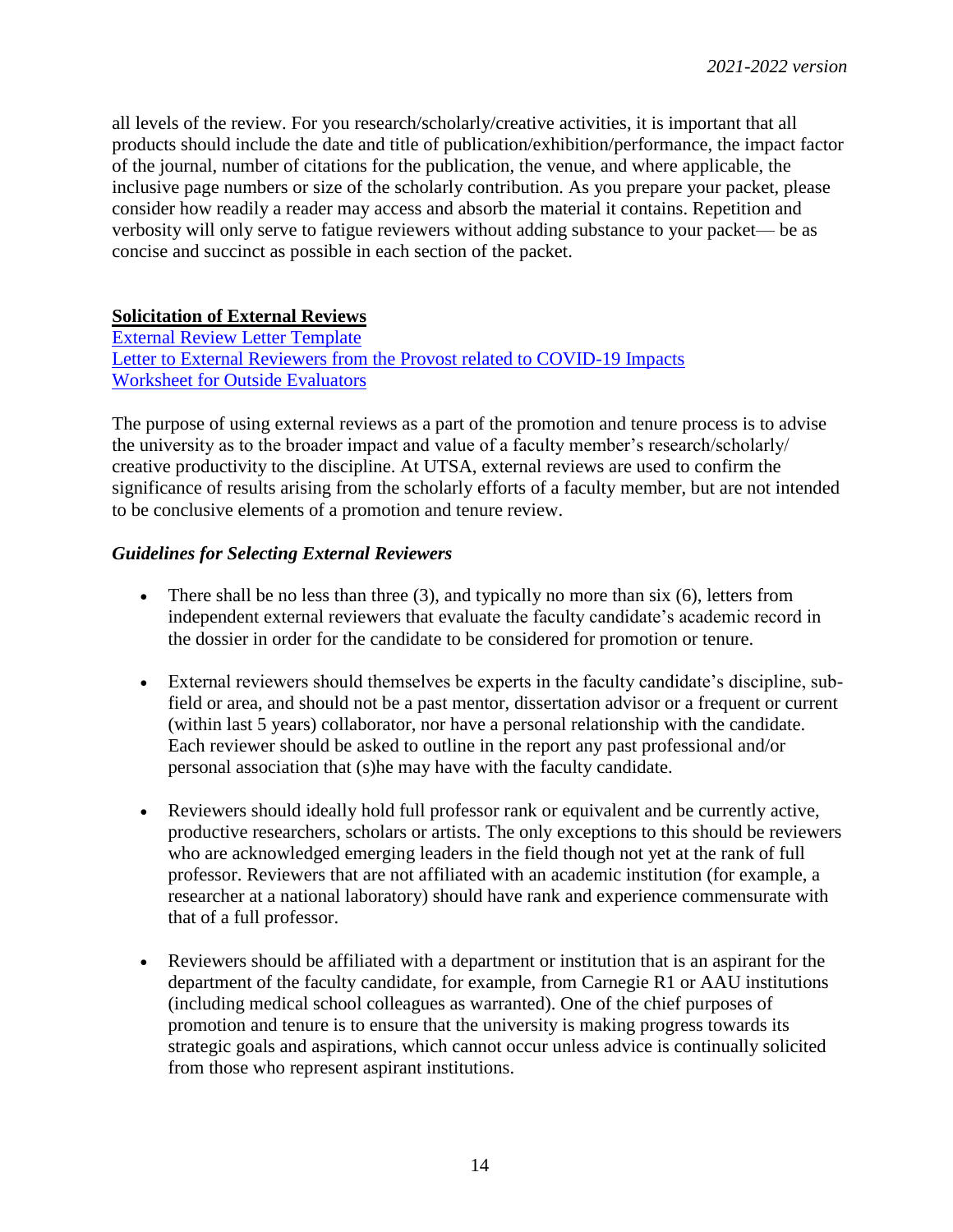- Department Chairs shall document all reviewer nominations and the selection process on the required "Worksheet for Outside Evaluators", which will be approved by the Dean and included in the candidate's dossier.
- Responsibility for choosing external reviewers rests with the Department Chair, but should involve consultation with others, including the faculty candidate, senior faculty members and the DFRAC.
- The list should include sufficient in number of potential reviewers (that is typically six to nine) to yield at least the minimum number (3) of independent evaluation letters required to advance the dossier for consideration. Department Chairs are responsible for properly managing this process and ensuring at least the minimum number is achieved in order to advance the dossier, as required, and *shall seek well in advance assistance from the Dean to remedy any challenges such as insufficient number of reviewers*.
- Each department should develop specific written guidelines for soliciting suggestions for reviewers and work to ensure the integrity of the process. That process shall include:
	- o consideration of names suggested by the faculty candidate;
	- o consideration of names proposed by senior faculty and DFRAC members in the same general area as the faculty candidate; and,
	- o identification of those nominated reviewers identified by the faculty candidate who are unsuitable due to a real or perceived conflict of interest;
	- o construction of the total list of reviewers that includes names suggested by the faculty candidate, as well as those that are not suggested by the candidate (*no more than half are expected to be from the candidate*).

## *Process of Soliciting External Reviews*

- During the spring prior to the promotion and tenure review, the Department Chair shall solicit suggestions of potential reviewers from the faculty candidate, DFRAC and senior faculty in the same general sub-field as the candidate, and record all reviewers nominated on the Required Worksheet.
- The Department Chair reviews the nominations codified on the Worksheet for obvious real or perceived conflicts of interest, and if noted, checks the "no" box in the "Independent Column". If the Department Chair elects to proceed with soliciting a review, it is considered a letter of support and not an independent evaluation.
- The Department Chair contacts prospective reviewers to ascertain their availability to provide a review, and notes the response on the Worksheet.
- If the list of potential reviewers solicited by the Department Chair is exhausted the approved list without yielding at least three independent reviewers, the Department Chair should consult with the Dean for assistance with remedy and request additional names from the faculty candidate, DFRAC and the senior faculty in the same general sub-field as the candidate.
- Once the list of reviewers is finalized, the Department Chair shall forward the application packet, including relevant work products and summary of the candidate's workload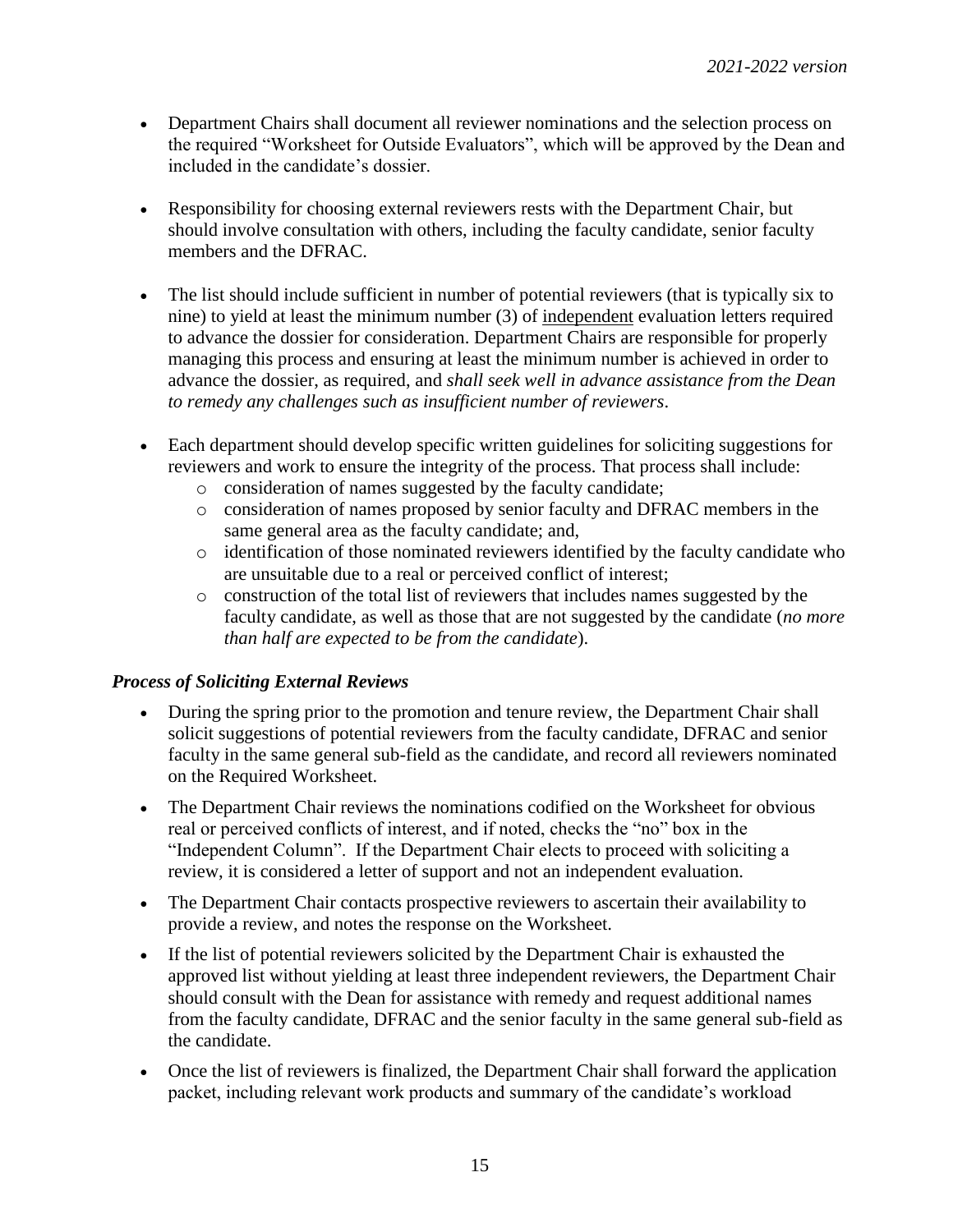assignment, to the external reviewers for their evaluation. Materials should be sent to reviewers early enough to allow the reviewer adequate time to conduct the review as well as for the department to review the case.

- The Department Chair shall solicit the review using [the required template](http://provost.utsa.edu/home/evaluation/PromotionTenure/docs/18-19_Appendix_D-TemplateLtrExternal-required-11-27-18.docx) including the additional letter from the Provost to external reviewers. Reviewers are focused on evaluation of the candidate's record of accomplishments in research, scholarship or creative arts, and may optionally provide information about the impact of any professional (disciplinary) service rendered by the faculty candidate and any of the candidate's instruction-related activities if the reviewer has specific, relevant observations by which to evaluate those activities (e.g., use of nationally disseminated textbook authored by the candidate or service with the candidate on a disciplinary society or agency review board).
- The Department Chair shall obtain a short vitae or biography for each reviewer for inclusion with the review letter. Such vitae should be no more than two pages in length.
- Upon receipt of the evaluation and vitae from the reviewer, the Department Chair reviews the letter to evaluate any professional or personal affiliations or relationships by the reviewer with the candidate. The Chair makes the final determination of Independence, and so notes on the Worksheet. *Evaluations not determined to be independent by the Department Chair will be considered only as letters of support and not included in the evaluative process.*
- After receipt of letters, the Department Chair transmits the Worksheet codifying the external reviewer process to the Dean for review and approval, prior to inclusion in the candidate's dossier.

## **Principles guiding Promotion and Tenure**

For general guidelines to the criteria expected for successful promotion and tenure, please see the UTSA *Handbook of Operating Procedures*, 2.10 "Faculty Reappointment, Promotion, and Tenure." Although specific expectations vary by discipline and by other guidance put forth by the Academic Colleges and individual Departments, the over-arching university standards for excellence that comport with the university's goals are described below.

#### *Principles guiding Tenure*

Central to UTSA's future is to join the community of premier, national Carnegie "Research 1" and AAU-like research universities. Consequently, our standards for scholarly achievement and academic excellence and the attendant decisions concerning the awarding of tenure to faculty are commensurate with this aspiration. What defines these institutions at the core is scholarly excellence in all its varieties - from fundamental, interdisciplinary, applied, community engaged and translational – which are particularly relevant to UTSA as a Hispanic Serving Institution and urban-serving university. Furthermore, we value and recognize the pivotal role of faculty in our interconnected, mutually supportive institutional goals of student success and excellence through innovation. Accordingly — and fundamental to our university's mission — successful applicants for tenure and promotion will have the following attributes: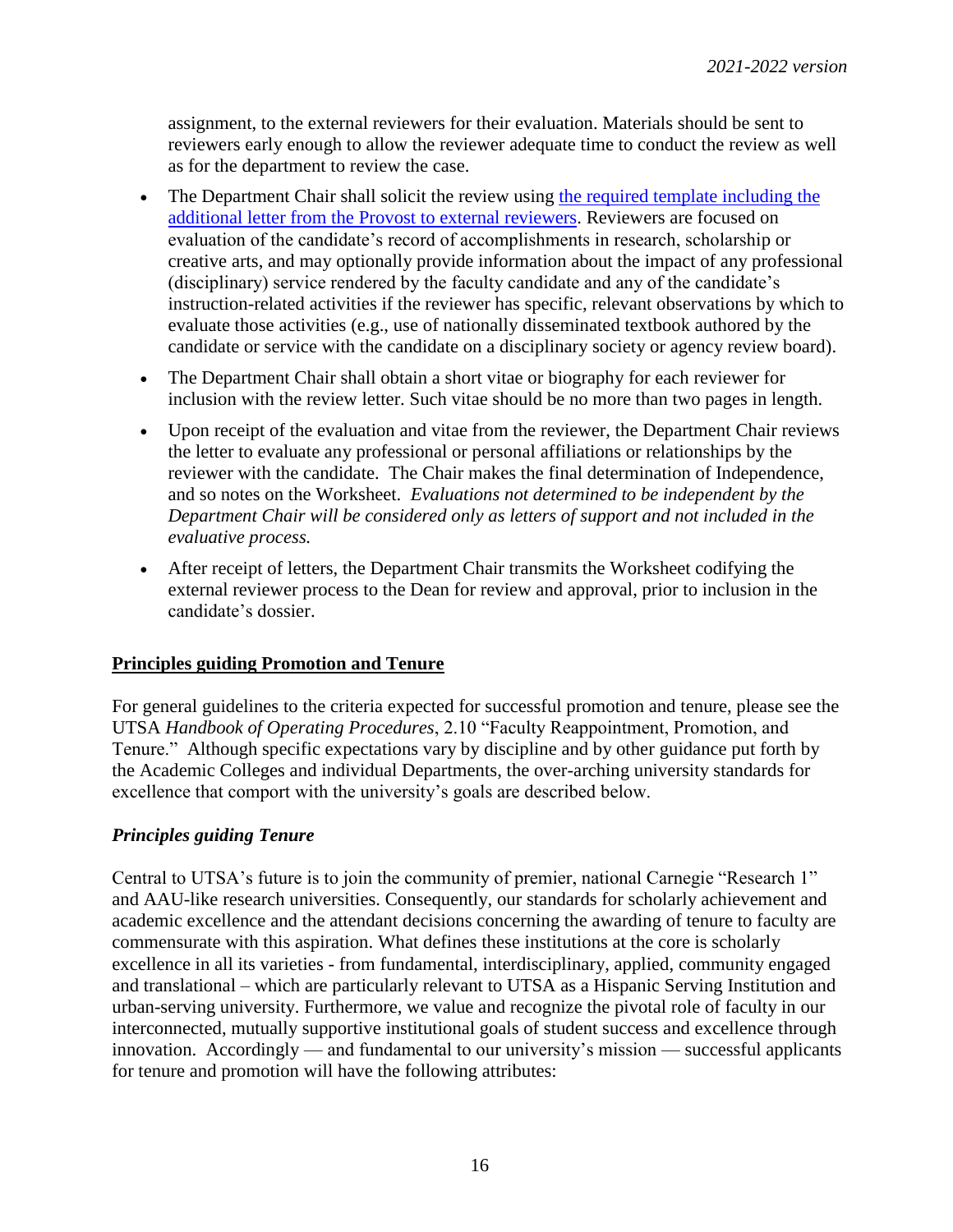- **Significant scholarly contribution** as active researcher, scholar, and creative artist. Successful applicants will be engaged in discovery — exploring the nature of the world and the diverse human condition in new ways — which advances new knowledge, perspectives and understanding.
- **Independence**. Work put forward as a part of this evaluation shall include ideas and concepts developed by the applicant, and is beyond those explored in the applicant's graduate dissertation and thesis, as well as distinct and distinguishable from those of mentors, advisors, collaborators or colleagues.
- **Progressive record of achievement**. Academic efforts and outcomes should build and unfold, showing evidence of ongoing and evolutionary development of expertise, skills and accomplishments.
- Innovation. Works put forward as a part of this evaluation should break new ground, advance new understanding, or improve learning or inclusion (e.g., utilizing or developing new pedagogical approaches or evaluation methods in novel instructional activities; disrupting current thinking by integrating threads; connecting or integrating methods from multiple disciplines that may reveal new lines of inquiry or pedagogy; or translating scholarly outcomes into new products, technologies or programs; to name a few).
- **National / International Dissemination**. Scholarship by the faculty member should have broad dissemination in top-rate venues of scholarly discoveries, works and creations, manifested by, for example, publications, exhibitions, reviews, performances, products, technologies or presentations, or proceedings, extending to scholarly communities nationally and internationally, or authoring widely adopted textbooks, national society presentations, federal grants, or national awards for pedagogical innovation or systematic evaluation of instructional methodology.
- **Impact**. Discoveries, works and creations that "matter," addressing important and unresolved questions or matters in a field or area of inquiry, including interdisciplinary, and as such, are cited and recognized by other researchers, scholars or creative artists. Impact can be evinced by, for example, citations, references, honorifics and similar recognition, patents or commercialization, programs, policies, grants or other similar contractual awards. Examples of impact might include applying pedagogies that measurably improve student learning and success or that expand access or inclusion; translating a new idea into a community service program to promote positive change; serving on a national advisory panel that propels new legislation or public discourse; or translating findings into technologies, products and other entrepreneurial activities.
- **Benefit**. Academic efforts and outcomes provide recognizable value. Examples might include scholarship that makes available opportunities for undergraduate and/or graduate students, particularly those from underrepresented groups, to be involved personally in the act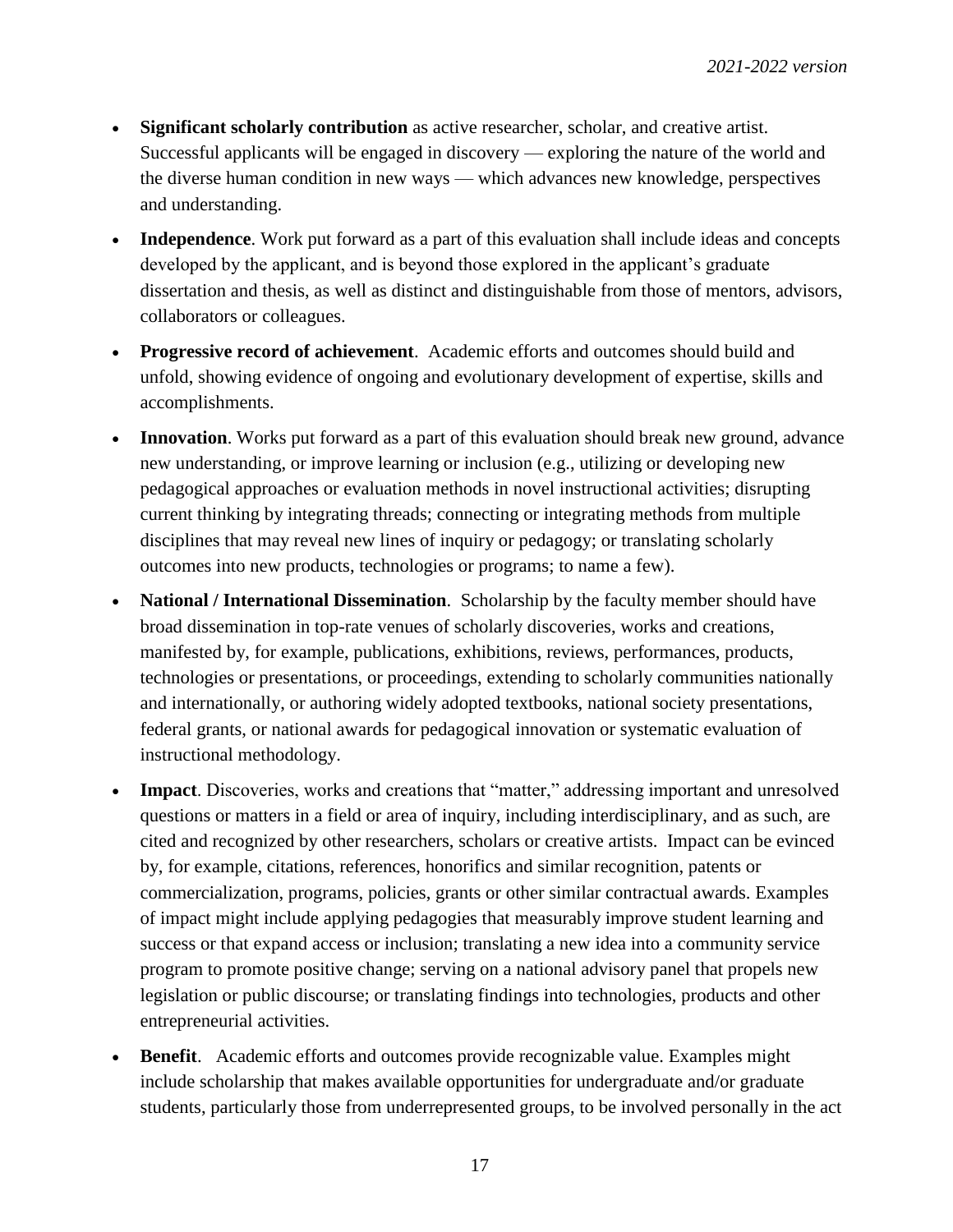of discovery, scholarship and creation; activities that model the excitement of intellectual engagement to promote lifelong learning or uses inquiry to systematically demonstrate the application of new pedagogy on classroom outcomes; or service to the discipline or area by serving as an evaluative reviewer.

- **Engagement**. Examples of engagement might include fostering the success and development of students into transformative leaders of a diverse, inclusive society within the local to global context; serving with distinction in roles to support a federal agency or institution, academic society, community agency, or private and not-for-profit industry; advancing UTSA as an exemplar of innovative excellence through service that substantively positively impacts the university's trajectory and its effects towards our goals.
- **Bearer of the standard of the university's future**. Contributions by the faculty member should measurably improve the department, college, and university by raising the standard for the next generation of tenure-track faculty at UTSA. Each department and college and leader must consciously ask the question, "Does this faculty member raise the level of our department, college and university by their presence, activity and impact, or not?" If the answer is not affirmative, then tenure should not be recommended.

For tenure-track faculty candidates with years in faculty rank (or equivalent; note, NOT including graduate or post-doctoral work) gained at other institutions, the review process including the departments, colleges and the university levels shall include consideration of any scholarly productivity and impacts, teaching excellence and service participation completed prior to joining UTSA as faculty.

## *Early Tenure*

Tenure-track faculty may be considered early for award of tenure and promotion, that is, before the beginning of the sixth year of the probationary period. However, the expectation is that early tenure is reserved for faculty with demonstrated*,* exceptional achievements relative to years in rank in research, scholarship and creative activity, instruction and service. As such, although the overall record for scholarly achievement, teaching excellence, and participation in service for an "early" candidate shall be no less in terms of both quantity and quality to that of a successful candidate coming up in the expected sixth year, a candidate who is showing "good progress" toward tenure is not appropriate to be considered for early tenure.

For tenure-track faculty candidates with years in faculty rank (or equivalent, NOT graduate or post-doctoral appointments) gained at other institutions, the resultant scholarly productivity and impact, teaching excellence and service participation completed prior to joining to UTSA as faculty shall be included as a part of the evaluation for tenure and promotion, including early tenure.

Before initiating the process for an early tenure and promotion consideration, tenure-track faculty should consult with the cognizant Chair and Dean. If there is not unqualified support for an early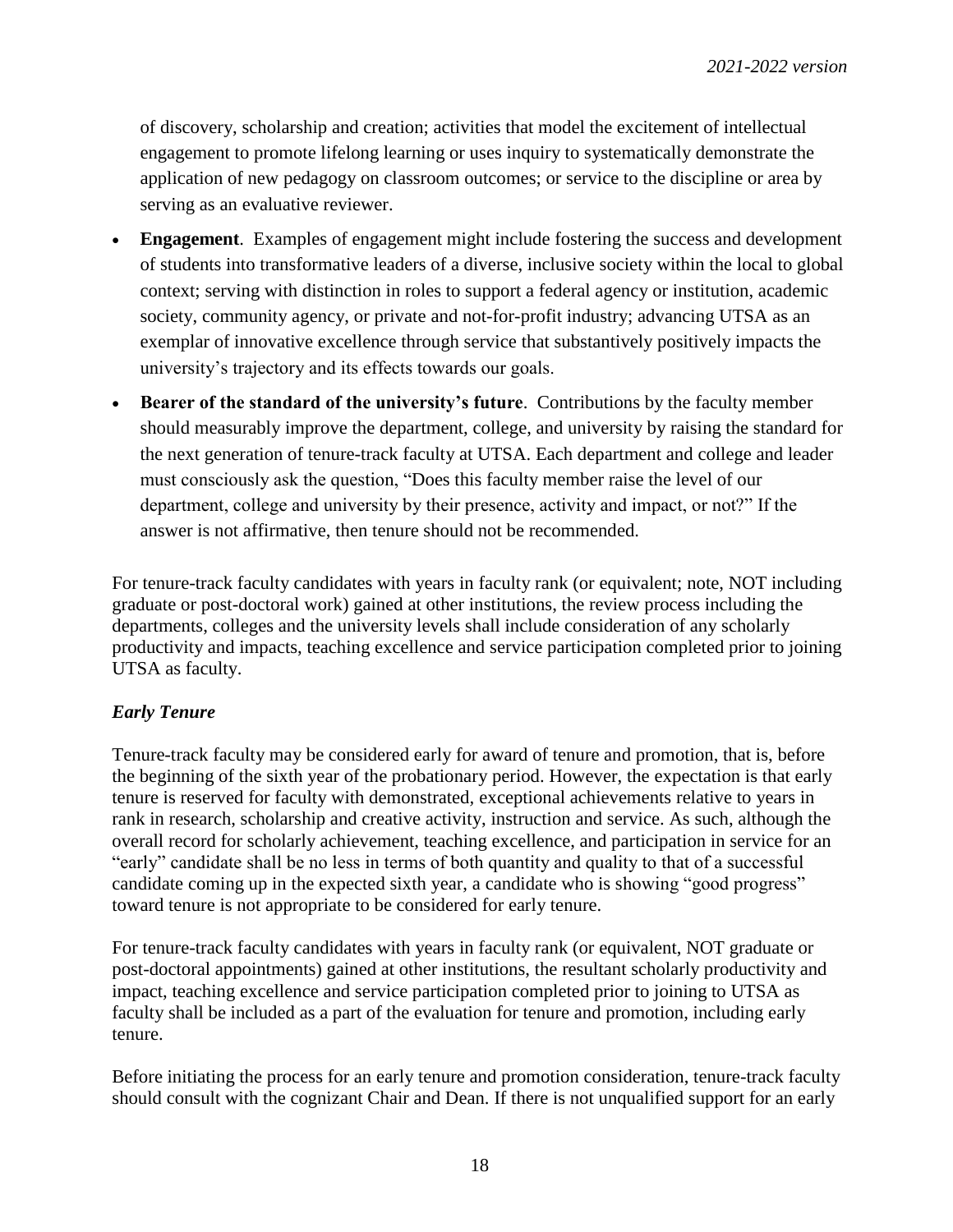application, it is most prudent to apply for promotion and tenure on the expected schedule.

A final decision to "hold without prejudice" an early application for tenure is not a rejection or a denial, but simply a statement that the application is not yet ready for an affirmative decision.

## *Principles for Promotion to Full Professor*

Promotion to Full Professor is predicated on the same core tenets articulated above for the promotion to Associate Professor – that, is standards for achievements in rank that constitute academic excellence of premier national (e.g., Carnegie "Research 1" or AAU and equivalent) research universities. First and foremost, the university utilizes promotion to full professor to recognize those faculty who have 1)in the period since tenure, demonstrated a continued or accelerated rate of academic achievement relative to period prior, and 2) have made major, distinctive contributions to the mission of the university centered in outstanding research, scholarship or creative arts; and are devoted, accomplished teachers who advance student success in and out of the classroom, recognized leaders of their respective discipline or area and citizens of our communities. As such, candidates are expected to have a sustained, consistent record of academic success and to be substantive, intellectual leaders in the national / international communities of faculty in their respective disciplines or areas. As in the case of the award of tenure, only candidates that receive consistent support for promotion to full professor at the departmental and college levels of the review process have a strong likelihood of success.

Candidates are wise to consult with their Chair and Dean before pursuing promotion to Professor to gain assistance in the evaluation of readiness and success. It is expected that seeking promotion to Full Professor is undertaken once a distinguished record of faculty leadership is established, and is done so with thought and respect for the evaluative process.

## **Review Process**

The review process for promotion and tenure applications involves no fewer than seven levels of review, including the Departmental Faculty Review Advisory Committee (DFRAC), the chair, the College Faculty Review Advisory Committee (CFRAC), the dean, the University Faculty Review Advisory Committee (UFRAC), the provost, and the president. This structure promotes a thorough, objective review of each case, and provides for input from all relevant perspectives, from the departmental through university-wide viewpoints.

## *Roles of Review Entities*

All reports from the various levels are ultimately advisory to the president, who makes final decisions concerning the university's recommendations for promotion and tenure. The role of each entity in this review hierarchy can be summarized as follows:

**DFRAC—** a full and detailed review of the candidate's performance during the probationary period or period since last promotion. The DFRAC provides a peer review by those members of the university community best qualified to judge the quality of the candidate's activities. Accordingly, the DFRAC should provide a detailed written analysis of the candidate's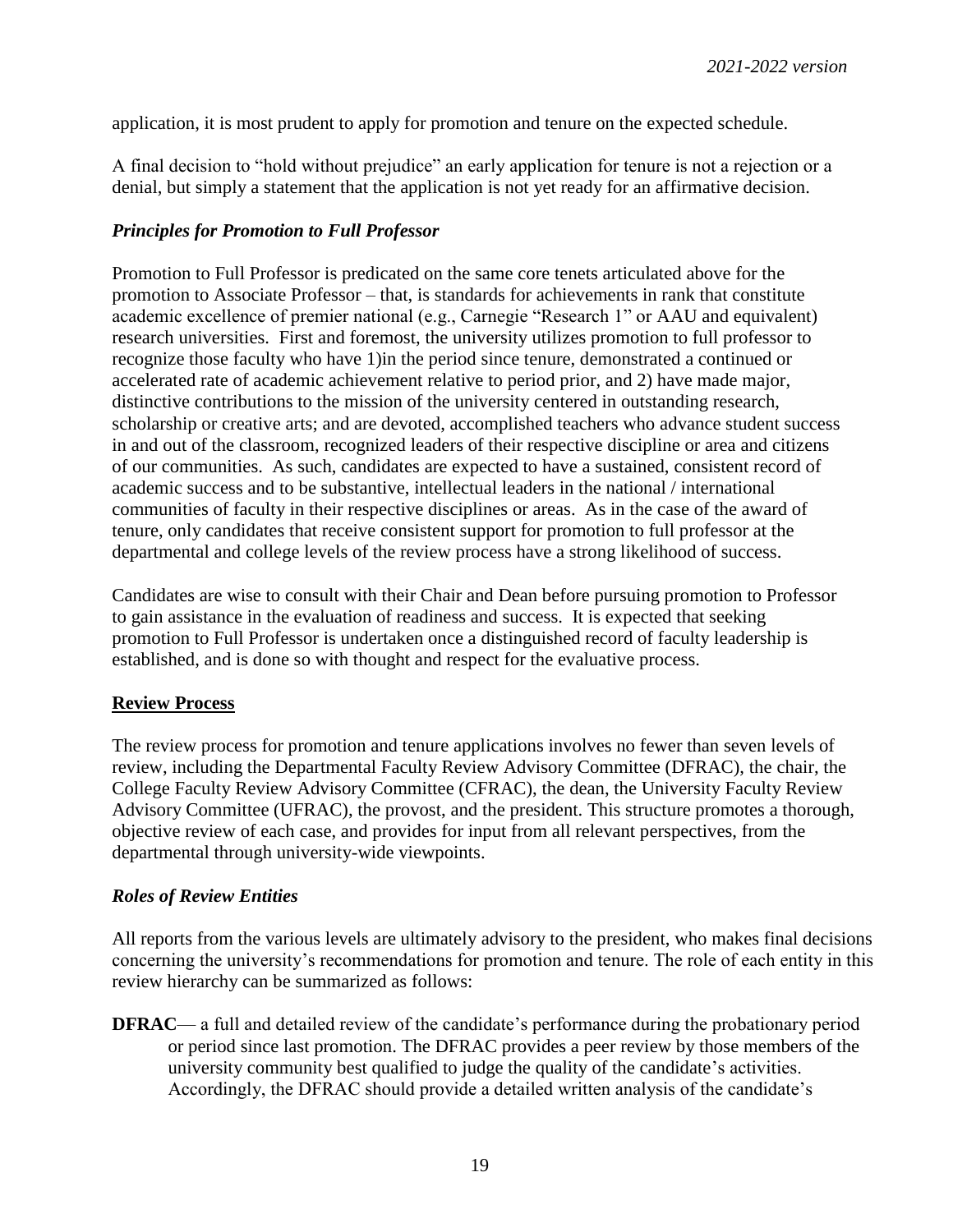instructional, research/scholarly/creative, and service activities. The final recommendation of the DFRAC should be based upon that analysis and should report the final tally of any votes taken by the committee, including any abstentions or absences. All votes should be by secret ballot so that the votes of individuals are not divulged. Only DFRAC members present in the meeting for the discussion should participate in the vote of the committee.

**Department Chair—** a full and detailed review of the candidate's performance during the probationary period or period since last promotion, from the perspective of the long-term needs of the department. The chair should independently evaluate the candidate's application packet, but consider the recommendations of the DFRAC in arriving at a recommendation. The chair's report should succinctly amplify points in the DFRAC report where there is agreement, and fully explain the reasons for any differences of opinion with the DFRAC report. The Chair's report should also briefly explain the process for selecting external reviewers, summarize the reviewers' qualifications for evaluating the case, and highlight important and relevant elements from the external reviewer reports.

When the case is forwarded to the college, the Chair shall notify the candidate(s) in writing about the nature of the DFRAC and Chair's recommendations. For example, the email or memo could state "your case has been forwarded to the Dean with a positive recommendation from the DFRAC and the Department Chair regarding your promotion and tenure case." If the DFRAC and Chair differ in their recommendations, the email or memo could state "your case has been forwarded to the Dean with a mixed recommendation regarding your promotion and tenure case." Likewise, if the departmental recommendations are both negative, the email or memo should follow the earlier examples. Ideally, the Chair should provide verbal feedback to the DFRAC at the end of the departmental review and discuss areas of concurrence and disagreement.

- **CFRAC** a comprehensive review of the candidate's packet, and DFRAC and Chair's recommendations. The CFRAC provides a more general peer review from within the context of the college as a whole, ensuring that each department in the college is upholding equivalent standards for promotion and tenure. The CFRAC should provide a report outlining the justifications for its final recommendations, and may cite the DFRAC report and Chair's report liberally to highlight agreement or disagreement with previous recommendations. In cases where the CFRAC is in full agreement with the analysis of the DFRAC and Chair, it may provide a brief evaluation and analysis justifying the agreement. The CFRAC should exercise all votes by secret ballot and report the numerical results of those votes, including abstentions and absences. Only CFRAC members present in the meeting for the discussion should participate in the vote of the committee.
- **Dean**—an independent, comprehensive review of the candidate's packet, taking the DFRAC, Chair's, and CFRAC recommendations into consideration. The Dean is responsible for maintaining high standards for promotion and tenure within the college and for analyzing cases in the context of the long-term needs of the college. The Dean should provide a written analysis of each case. In cases where the Dean is in agreement with all previous recommendations and feels that the case has been sufficiently analyzed in earlier reports, it is sufficient to provide a simple statement of agreement.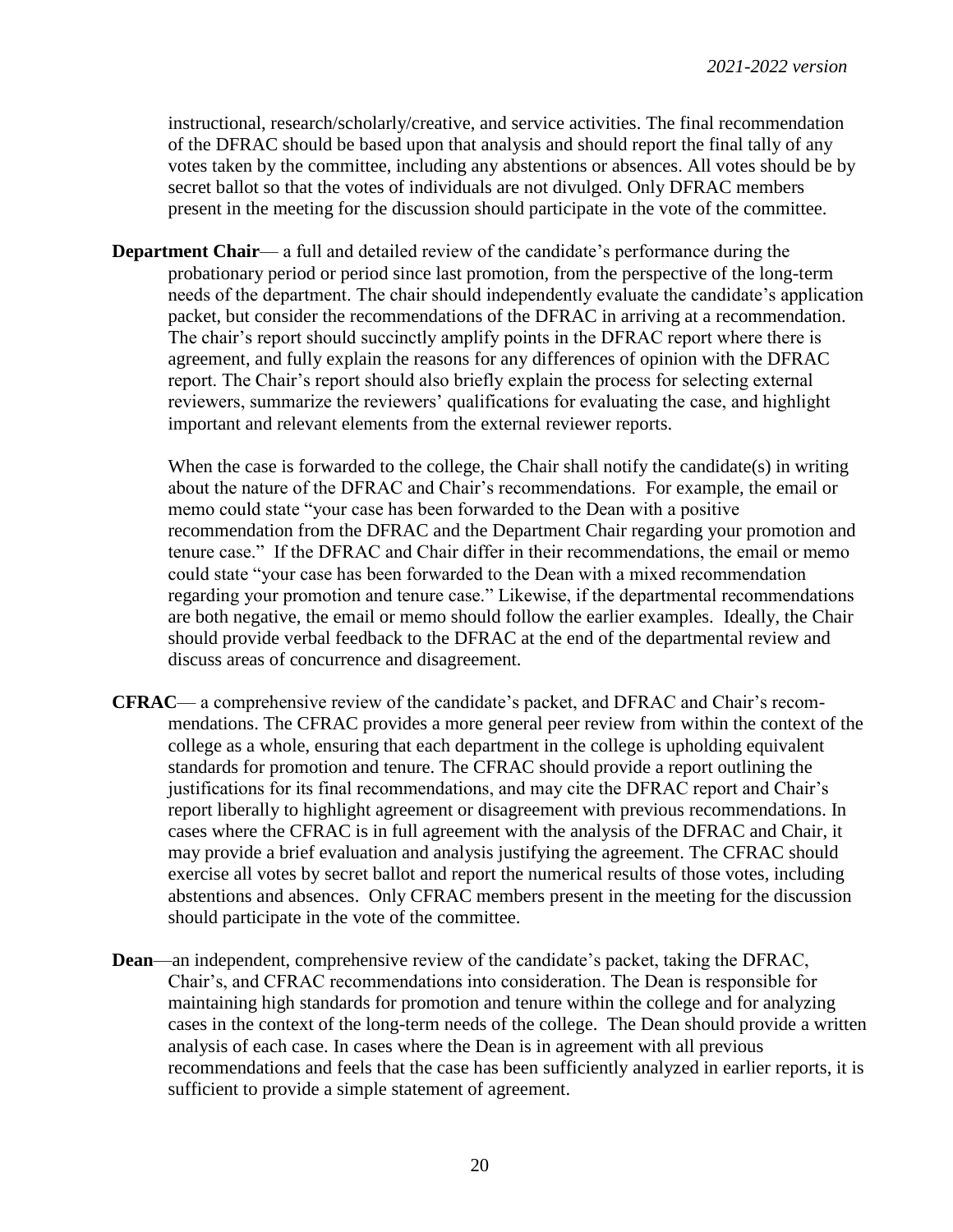When all cases from the college are transmitted to Academic Affairs for university-level review, the Dean shall notify all candidate(s) in writing about the nature of the CFRAC and Dean's recommendations. For example, the email or memo could state "your case has been forwarded to Academic Affairs with a positive recommendation from the CFRAC and the Dean regarding your promotion and/or tenure case." If the CFRAC and Dean differ in their recommendations, the email or memo could state "your case has been forwarded to Academic Affairs with a mixed recommendation regarding your promotion and/or tenure case." Likewise, if the college recommendations are both negative, the email or memo should follow the earlier examples. Ideally, the Dean should also provide verbal feedback to the CFRAC at the end of the college-level review and discuss areas of concurrence and disagreement.

- **UFRAC** a general analysis of the earlier reviews (DFRAC, Chair, CFRAC, Dean) of the candidate's packet to ensure both uniformity of standards and that sufficient care has been taken in evaluating all relevant aspects of the candidate's performance. The UFRAC should refrain from engaging in a detailed analysis of the candidate's performance insofar as its membership is unlikely to have disciplinary expertise overlapping that of the candidate. The UFRAC should provide a brief written evaluation and and analysis for each case justifying the recommendations . In cases where there is disagreement among the earlier levels of review, the UFRAC should explain which parts of the earlier analyses are more compelling and thus led to the UFRAC's ultimate recommendation. The UFRAC should report all votes by secret ballot and report the numerical results of those votes, including abstentions and absences. Only UFRAC members present in the meeting for the discussion should participate in the vote of the committee.
- **Provost** an independent review of the candidate's packet, and general analysis of the earlier reviews (DFRAC, Chair, CFRAC, Dean, UFRAC). The Provost is responsible for maintaining equivalent, and high, standards across the university and for analyzing each case in the context of the institution's long-term needs. The Provost shall compile a summary of the entire set of cases evaluated, including the recommendations made at each level of review, and make recommendations to the President.
- **President** an independent review of the candidate's packet, and general analysis of the earlier reviews (DFRAC, Chair, CFRAC, Dean, UFRAC, Provost). The President may consult with the Provost and other entities prior to reaching a final decision as to the institutional recommendation. Upon reaching a final decision in all cases, the President shall instruct the Provost to prepare appropriate written notification to all candidates for promotion and/or tenure concerning the outcome of the university's review process.

#### *General Guidelines for the DFRAC and CFRAC*

The DFRAC and CFRAC for each department and college, respectively, shall be constituted as indicated in the policies and procedures cited in the *Handbook of Operating Procedures* (HOP), Section 2.10. The roles and responsibilities of each of these committees are outlined in the previous section on "Roles of Review Entities."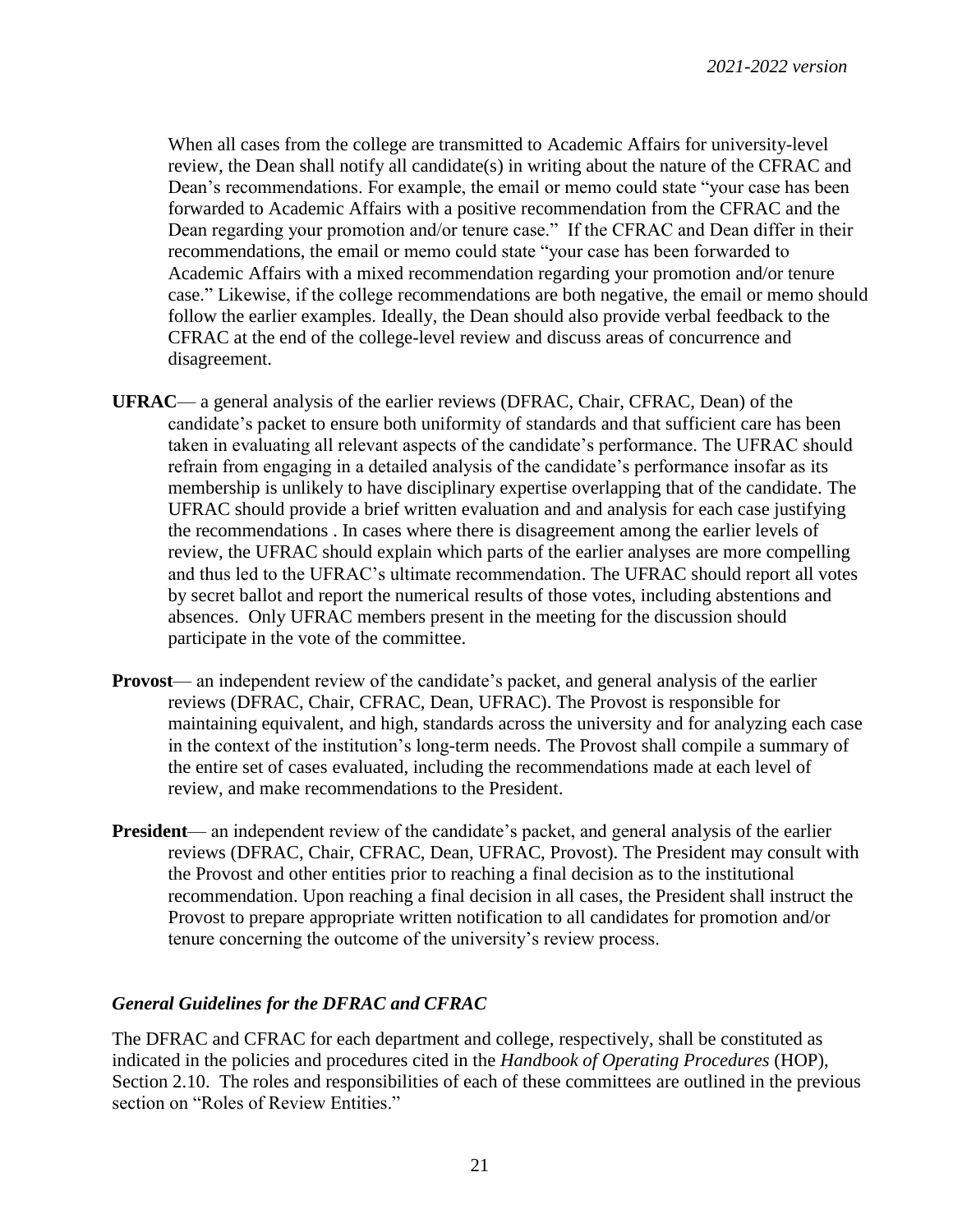In addition to the policies expressed under HOP 2.10, the DFRAC and CFRAC should adhere to the following guidelines. Careful adherence to these policies and guidelines is necessary to ensure a fair, objective, and consistent process throughout the review of each case.

- The DFRAC and CFRAC function exclusively to conduct internal peer evaluations for the purpose of making recommendations on
	- o faculty reappointment;
	- o tenure of an untenured associate professor;
	- o promotion to associate professor with tenure;
	- o promotion to professor; or
	- o the initial appointment of a faculty member with tenure.

The committees shall limit their recommendations to these actions, as appropriate.

- Faculty members serving on the DFRAC and CFRAC are responsible for reading **all** tenure and promotion materials, reviewing the applicant's performance in each of the performance criteria thoroughly and participating in committee discussions and formulating committee recommendations. These meetings can occur in a virtual format, synchronously. As outlined in HOP 2.10, IX. E. 4. g DFRAC and CFRAC Committee chairs will maintain attendance records of all meetings. Only committee members who attend all deliberations for a given candidate may vote on the application of that candidate. In order to keep the voting anonymous, it is encouraged to utilize software such as the poll feature in zoom, mentimeter.com or another poll software. Voting by proxy, email, absentee, etc., to recommend denial of tenure and promotion or to recommend promotion and tenure is not permitted.
- The analysis of the DFRAC and CFRAC should indicate the factors that contributed to each committee's recommendations **and** illuminate any factors that were prominently cited during the deliberations that would have been supportive of a contrary recommendation.
- Recommendations should be based on consistently applied criteria appropriate for the faculty candidate's academic discipline.
- Faculty serving on the DFRAC and CFRAC should focus on factual information and guard against inaccuracies caused by either emphasis or omission of information.
- At each stage in the review process, all previous recommendations and analyses in the current review cycle are to be taken into account by the reviewing entity and noted in the written analysis.
- Minority opinions and analyses from members of FRACs may optionally be included as part of the FRAC report along with other committee analyses and recommendations (see third bullet above). These "minority reports," if utilized, may be segregated in a separate section of the FRAC memo, but should not be submitted separately, and should be made available for review by the entire FRAC to ensure consistency. No other information or correspondence may be placed in the applicant's file for transmittal to a department chair or onward to the provost.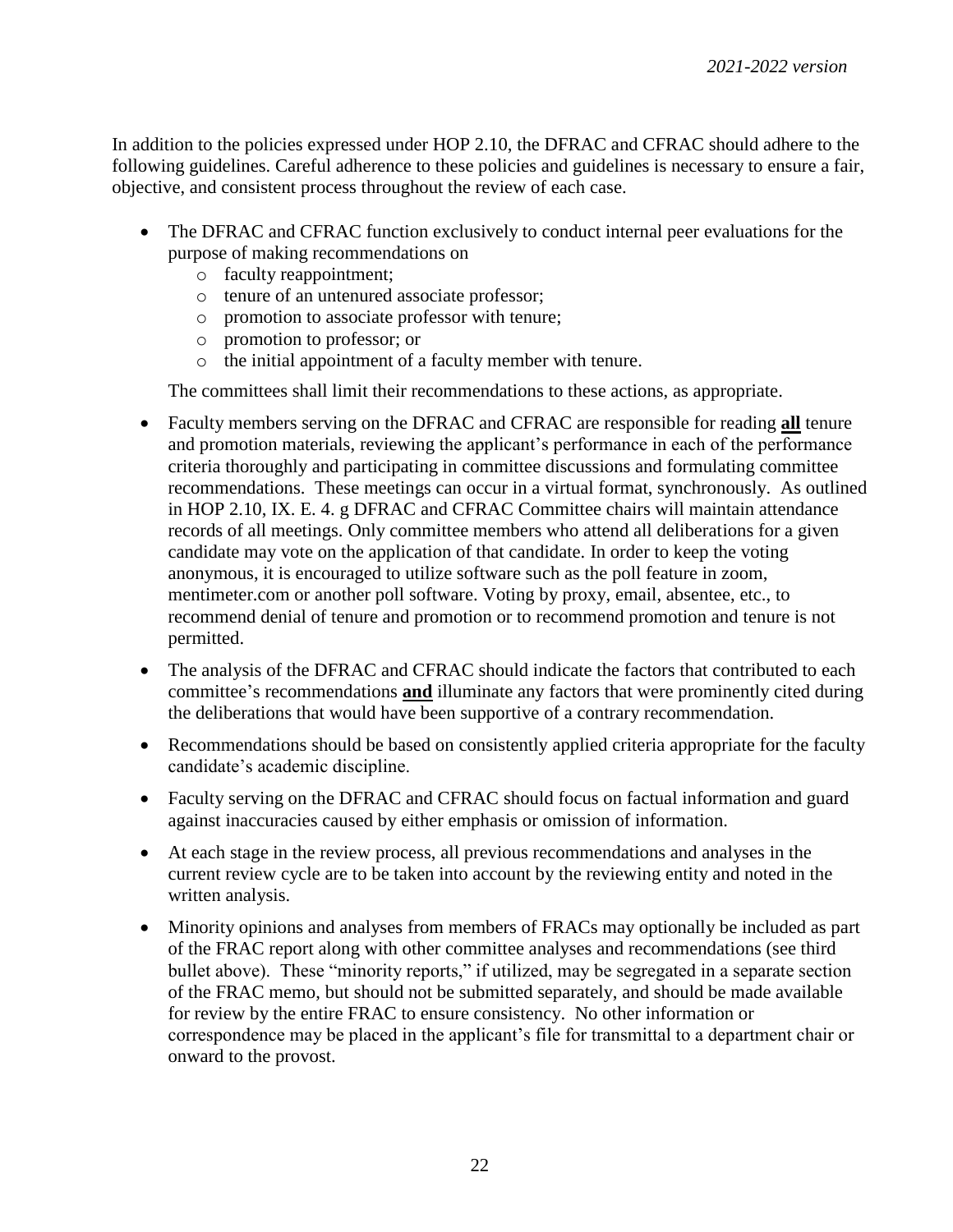- Regardless of whether a person is a member of more than one review committee for a case (e.g., DFRAC, CFRAC, and UFRAC), that person may only vote on the case once, and that vote occurs at the department level. If that person is on the DFRAC and CFRAC and/or UFRAC that person may only vote on the case at the department level and may not vote on this case at the CFRAC or UFRAC levels. Even if that person did not serve on the DFRAC and serves only on the CFRAC and/or UFRAC, they may not vote on their department's cases at either the CFRAC or UFRAC level.
- In the CFRAC and/or UFRAC deliberations, each committee member shall present a balanced description of the decisions rendered at lower levels for cases originating in his/her department or college. It is expected that members of CFRAC will not advocate an outcome not supported by DFRAC (i.e., a member of DFRAC and CFRAC will not advocate at CFRAC an outcome inconsistent with the DFRAC recommendation). In addition, faculty members on the CFRAC may not write the committee report for promotion and tenure cases from their department. Likewise, members of UFRAC will not advocate an outcome not supported by one of the lower levels.
- Only full professors on the DFRAC and CFRAC may consider applicants for promotion to full professor. If those committees, when constituted in accordance with the *Handbook* and College Bylaws, have fewer than three tenured full professors, the Dean shall appoint additional full professors until there are three on the committee.
- **The FRAC report should be signed by all participating members of the review committees. On the signature page, the report should include a header that reads: "We, the undersigned members of the [DFRAC/CFRAC], have reviewed this report for completeness and accuracy, and attest that we have reached our recommendations through a thorough review and discussion of the available documentary evidence."**

Each dean is responsible for reviewing policies and procedures and these guidelines with department chairs and for assuring that these policies, procedures and instructions are followed.

## *General Guidelines for the UFRAC*

The UFRAC shall be constituted as indicated in the policies and procedures cited in *Handbook of Operating Procedures*, Section 2.10. The roles and responsibilities of this committee are outlined in the section on "Roles of Review Entities" above.

In addition to the policies expressed under HOP 2.10, the UFRAC should adhere to the following guidelines. Careful adherence to these policies and guidelines is necessary to ensure a fair, objective, and consistent process throughout the review of each case.

- The UFRAC shall function exclusively to conduct internal peer evaluations for the purpose of making recommendations on
	- o tenure of an untenured associate professor;
	- o promotion to associate professor with tenure; or
	- o promotion to professor.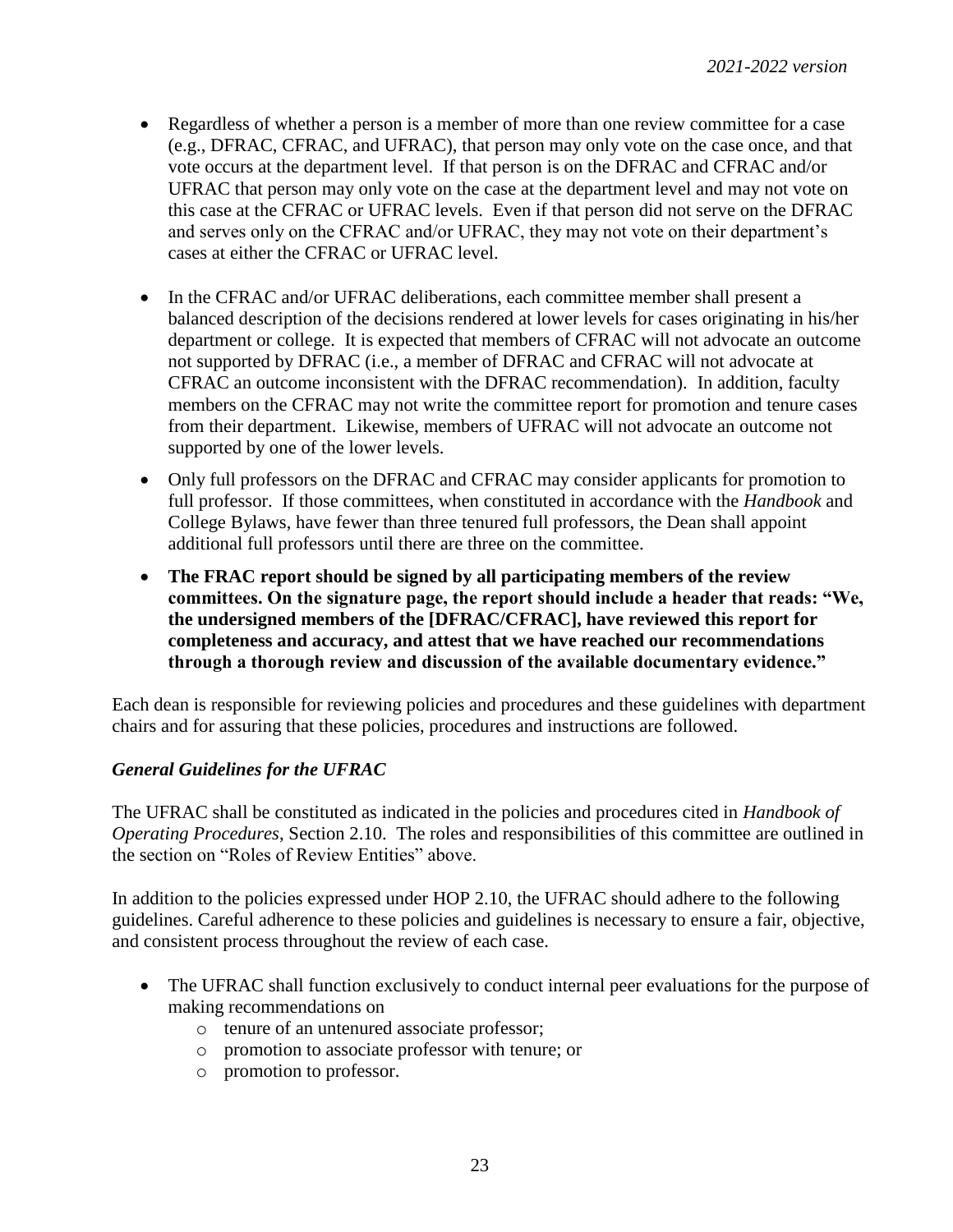- Faculty members serving on the UFRAC have the responsibility to read **all** applicants' packets, to review all earlier evaluations and recommendations, and to participate in committee discussions and formulation of committee recommendations. These meetings can occur in a virtual format, synchronously. UFRAC Committee chair will maintain attendance records of all meetings. Only committee members who attend all deliberations for a given candidate may vote on the application of that candidate. In order to keep the voting anonymous, it is encouraged to utilize software such as the poll feature in zoom, mentimeter.com or another poll software. Voting by proxy, email, absentee, etc., to recommend denial of tenure and promotion or to recommend promotion and tenure is not permitted.
- The analysis of the UFRAC should focus on the factors that caused each earlier review entity to make its recommendations and describe any factors that were prominently cited during the deliberations and which would be supportive of a contrary recommendation. The UFRAC should analyze these reviews to ensure that consistency and objectivity have been exercised at each stage of the earlier reviews in achieving earlier recommendations.
- The UFRAC should evaluate whether or not the earlier recommendations are based on consistently applied criteria appropriate for the faculty candidate's academic discipline.
- Minority opinions and analyses from members of UFRAC may optionally be included as part of the UFRAC report along with other committee analyses and recommendations (see third bullet above). These "minority reports," if utilized, may be segregated in a separate section of the report, but should not be submitted separately, and should be made available for review by the entire UFRAC to ensure consistency. No other information or correspondence may be placed in the applicant's file for transmittal to the Provost.
- When a person is a member of more than one review committee for a case (e.g., DFRAC and UFRAC), that person may only vote on the case once, and that vote occurs at the department level. Even if that person did not serve on the DFRAC and serves only on the CFRAC or UFRAC, they may not vote on their cases at the CFRAC or UFRAC level. In the UFRAC deliberations, each committee member shall present a balanced description rendered at lower levels for cases originating in his/her department or college. It is expected that members of the UFRAC will not advocate an outcome not supported by one of the lower levels.
- **The UFRAC report should be signed by all participating members of the review committee. On the signature page, the report should include a header that reads: "We, the undersigned members of the UFRAC, have reviewed this report for completeness and accuracy, and attest that we have reached our recommendations through a thorough review and discussion of the available documentary evidence."**

The Provost is responsible for reviewing policies and procedures and these guidelines with the members of the UFRAC and for assuring that these policies, procedures and instructions are followed.

## *Guidelines for Department Chairs*

One of the most important elements in the review process is the recommendation of the Department Chair because the Chair has the greatest competence to review the quality of a candidate's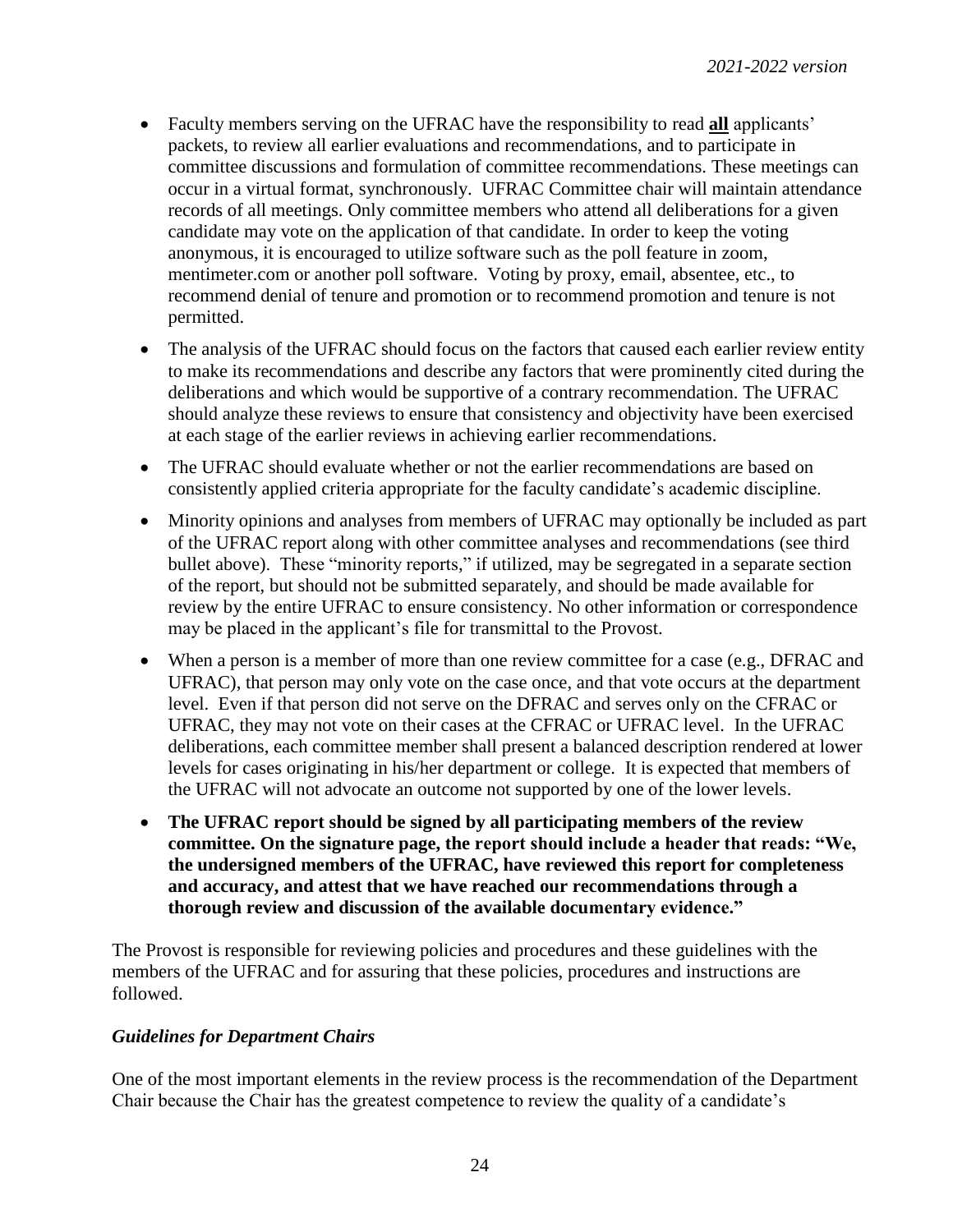performance within the academic discipline, balanced by the context of the department's long-term needs and aspirations. The Chair's report should contain the following essential elements:

- a summary of the review process followed by the department and DFRAC, including the selection of the external reviewers and the recommendations of the DFRAC;
- a brief description of the qualifications of the external reviewers used to evaluate the impact of the candidate's research/scholarly/creative products;
- an analysis of the candidate's contributions in each of the areas of teaching, research/scholarly/creative activity, and service within the context of the department's longterm needs;
- an explanation of aspects of the case that may be unfamiliar to reviewers at subsequent levels of evaluation— for example,
	- o accepted standards for publishing scholarly work, including multiple author protocols,
	- o the importance of the candidate's contribution in any collaborative activities,
	- o the quality and impact of the publication outlets, performance venues, or exhibition galleries (as appropriate) utilized by the applicant,
	- o clarification of usual citation numbers for researchers in the applicant's field,
	- o the significance of the teaching activities undertaken by the candidate relative to disciplinary norms,
	- o departmental expectations for student mentoring at both undergraduate and graduate levels,
	- o the significance of any professional service contributions made by the candidate, and
	- o the willingness of the candidate to participate on departmental committees, *etc*.
- a succinct statement of the Chair's recommendation, with explanation of the factors leading to this recommendation.

The Chair should strive to compose the report as objectively as possible, using factual data to support conclusions, and expressing the evaluation in terms of departmental expectations and aspirations. In doing so, the Chair understands that the recommendation is most likely to be upheld if there is a clear rationale for how the candidate's promotion and/or tenure will recognize outstanding contributions to the department and help the department improve its overall performance.

## *Guidelines for Deans*

The role of the Dean's recommendation is to uphold high standards across the college and ensure that promotion and/or tenure decisions are made to support the long-term quality and productivity of the college. In all cases, the Dean's report should an independent, comprehensive review of the candidate's packet and provide the following essential information:

- the nature of the department's recommendations through the DFRAC and Chair;
- the recommendation of the CFRAC and the numerical results of the CFRAC vote; and